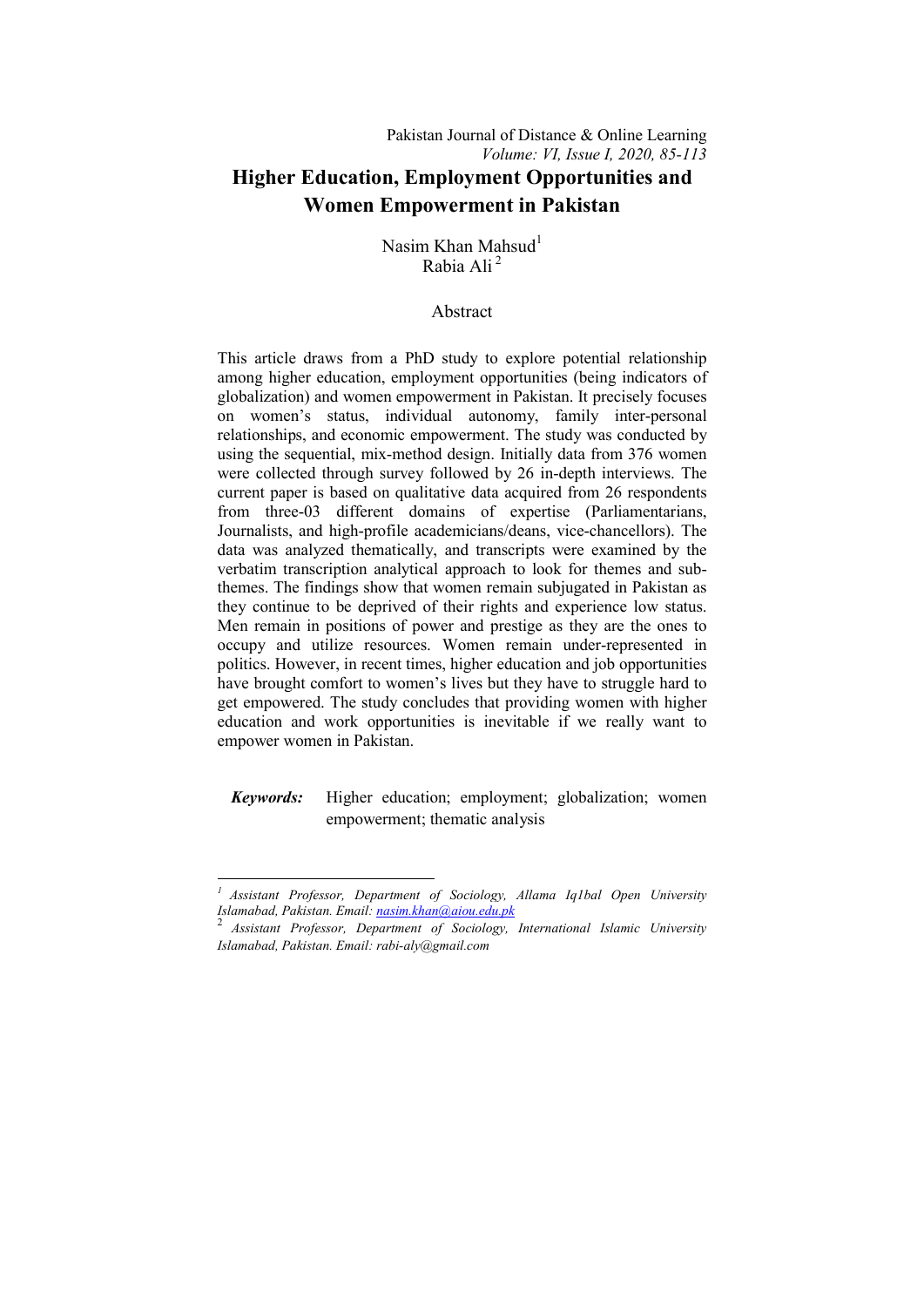#### **Introduction**

This paper is extracted from a PhD research project carried out by the first author and it analyzes the influence of Globalization on women's empowerment in Pakistan. *Though the larger study employed a mix method approach yet this paper will only report the qualitative findings from the project.* 

Since last few decades globalization has significantly improved the lives of women worldwide, for most importantly the lives of those women in the developing world (Butale, 2015). The current wave is helping the women to involve in all domains of life i.e. socio-political, economic, recreational, and cultural (Straw & Glennie, 2012). However, women remain deprived in many spheres of life, including access to education, getting employment opportunities, health care facilities, and even their basic human rights. Although the low status, deprivation, harassment and exploitation of women have been practiced throughout history, such treatment has become more observed and widespread with globalization. Despite this optimistic viewpoint towards globalization that it has brought improvement specifically in women's life over the globe, globalization has another outlook with the power to create highly undesirable confrontational effects (Butale, 2018). Therefore, it is in this context that the following examination of the conception of globalization with all its prospects and consequences on the women's life and their empowerment is essential.

Although women hold a unique position in every society, they still belong to a disadvantaged class of society due to various social barriers and impediments. Women are usually the most exploited and least privileged members of households and as the primary caregivers of their families; they are often overburdened with domestic work for their families (Jayachandran, 2015). Notwithstanding their second-class status in several societies, women's issues have acquired growing importance in all countries as the impact on gender discrimination in the political, socio-economic and employment arenas have come to light.

Since the "UN Declaration of the Decade of Women" in 1975, attention and action on women's concerns have steadily increased and empowerment was one of the areas women's organizations, government agencies and international donor agencies focused on. The underlying assumption was that if women understood their conditions, knew their rights and learned skills traditionally denied to them, empowerment would follow. In a globalizing world, gender equality and empowerment of women are vital tools to achieve sustainable developments of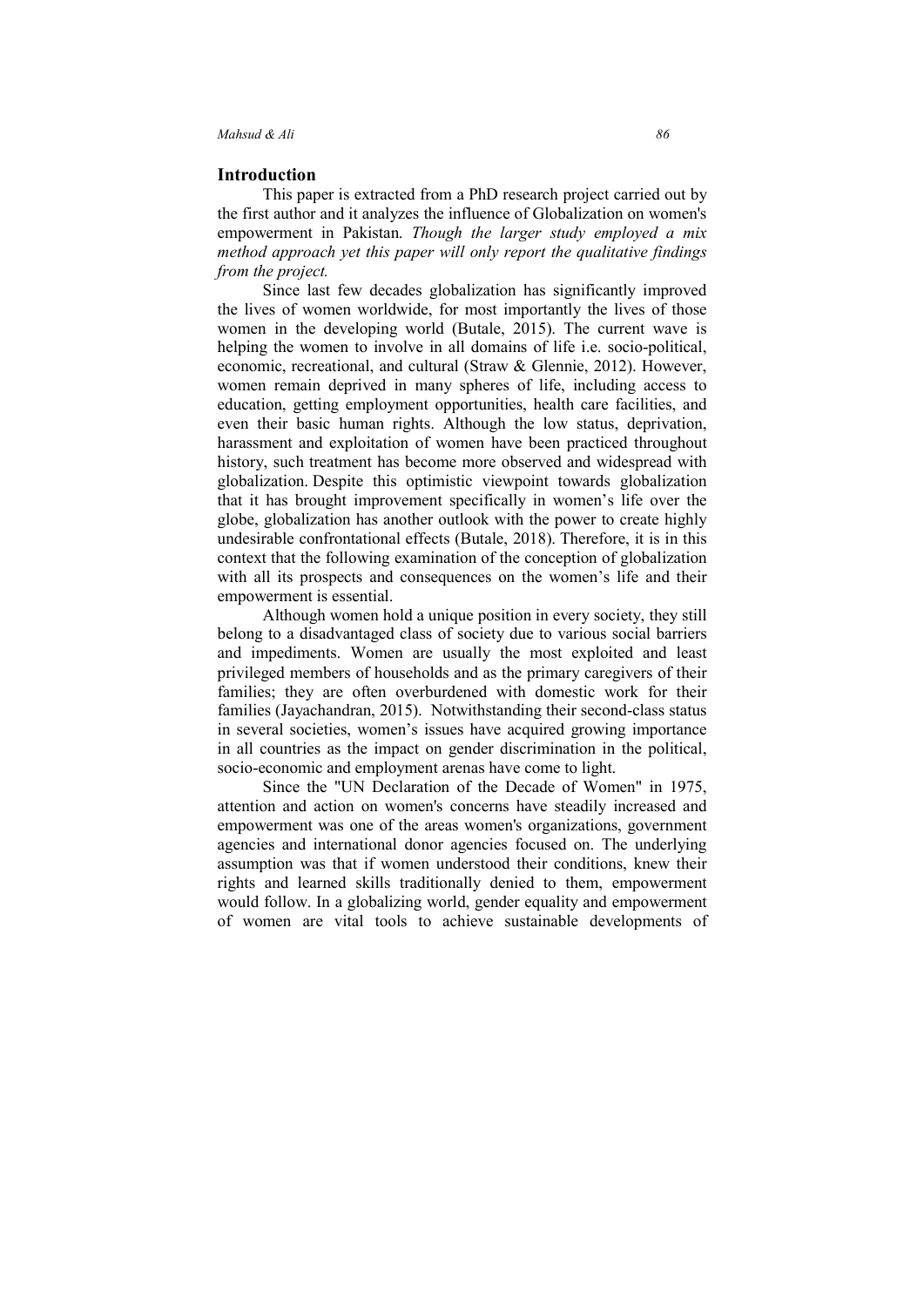societies. A woman needs to be empowered in the social, political and economic spheres (UN, 2004).

In Pakistan, increased population growth coupled with shrinking employment opportunities caused the gulf between 'have' and 'haves not' to widen (Stephan, 2018). The idea of liberalization of markets gave way to the free movement of goods, labor, ideas and services locally, regionally and internationally (Chandy & Seidel, 2016). Resultantly, as competition increased, more educational and professional institutions sprung up in the country and the quality of education improved. Now specifically for women the acquisition of education, work, and mobility is comparatively acceptable by society specifically in urban areas. Such socio-cultural changes have been leading far reaching effects for women socio-cultural changes have been leading far reach<br>regarding their empowerment and status in society.

Therefore, it is important for developing nations like Pakistan to have a clear grasp on the relationship of changing global world and address the disadvantaged group (women) which comprise about half of the country's population because Pakistan has not yet been able to harness the full potential of globalization (Farooq et al., 2019). However, with some strategic changes in their economic and higher education policies a transformation could be brought about. The Sustainable Development Goals (SDGs) also acknowledge the importance of higher education and the target 4.3 of SDG SDG-4 is to "By 2030, ensure equal access for all women and men to affordable and quality technical, vocational and tertiary education, including university" (Owens, 2017). Only then would Globalization's impact on Pakistan be fully useful and the country could leads towards development. In this context, this study focused on the role of globalization in changing women lives through access to higher educational and employment opportunities. e country's population because Pakistan has not yet been able to the Sustainable potential of globalization (Farooq et al., 2019). However, ith some strategic changes in their economic and higher education blicies a transf woman needs to be empowered in the social, political and<br>hexis (UN, 2004). Compared poulation growth coupled with shrinking<br>t opportunities caused the gulf between 'have' and 'haves<br>n (Stephan, 2018). The idea of liberaliz

#### **Literature review**

The world is becoming more and more integrated. According to World Health Organization Organization-WHO, globalization, or the increased interconnectedness and interdependence of peoples and countries, is generally understood to include two inter-related elements: the opening of international borders to increasingly fast flows of goods, services, finance, people and ideas; and the changes in institutions and policies at national and international levels that facilitate or promote such flows. Globalization has the potential for both positive and negative effects on Globalization has the potential for both positive and negative effects on development of countries (Kaur, 2018). However, Women's empowerment refers to increasing and improving the social, economic, political and legal strength of the women, to ensure equal-rights to e two inter-related elements: the openince<br>reasingly fast flows of goods, servic<br>the changes in institutions and policies<br>ls that facilitate or promote such flov<br>for both positive and negative effects<br>(Kaur, 2018). However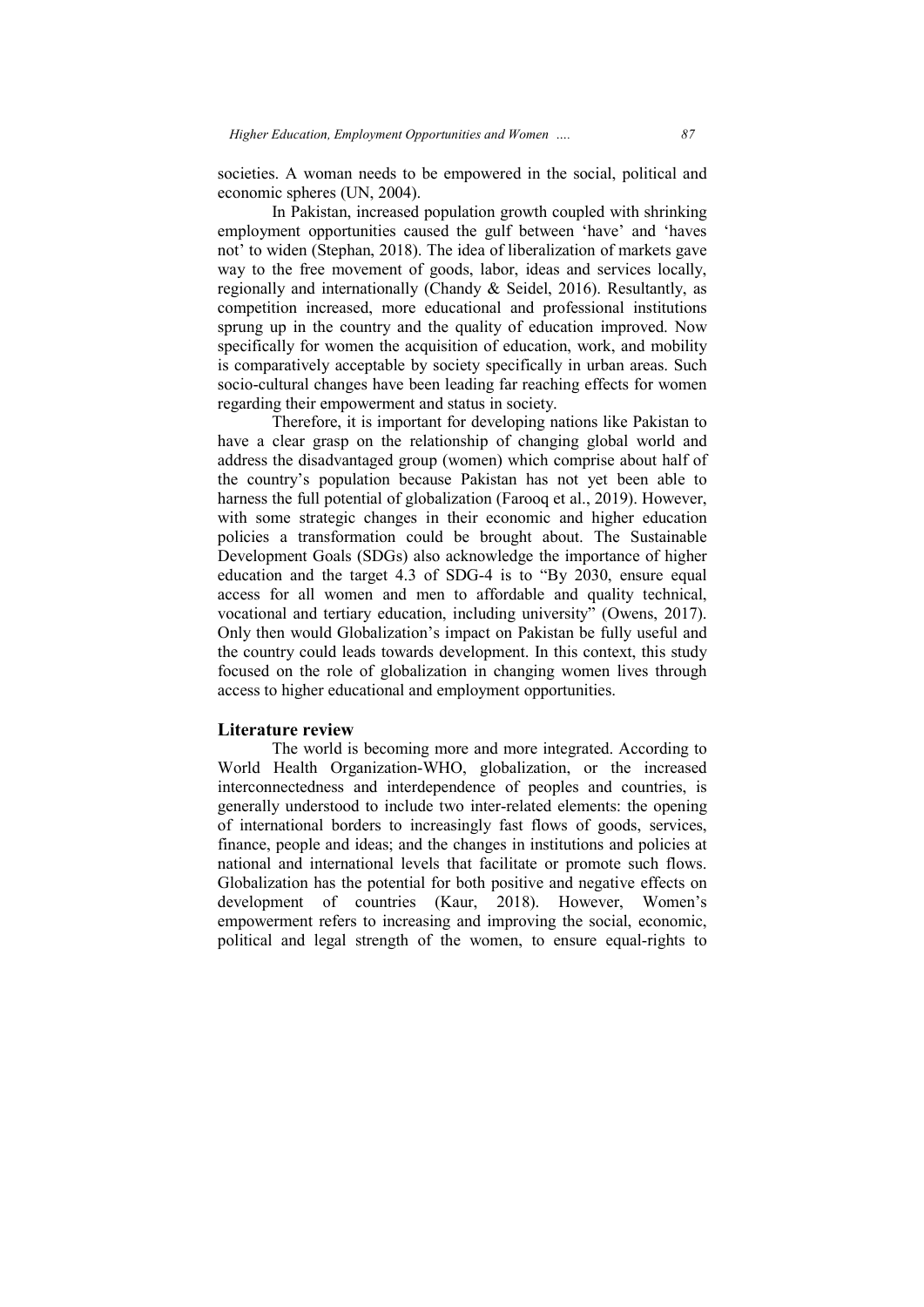women, and to make them confident enough to claim their rights concerning socio-economic, family and individual autonomy (Shah, 2016).

The relationship of globalization and women's empowerment is not simply linear, there is a positive correlation between globalization, media, educational attainment and economic productivity, exercise of social and political responsibility and the authority to demand the respect of individual and groups' rights. It is also instrumentally valuable as it endorses economic development if women can develop their full potential as talented and productive employees, mothers, care givers, and often more responsible managers of households than men in many countries (King & Mason, 2001; Sen, 1999; UNIFEM, 2008).

At the 2016 World Economic Forum in Davos, Switzerland, women's economic equality was a principal topic of discussion among world leaders. Economically, developing countries like Pakistan have limited resources that hinder their integration in the international market. Theoretically, liberalization, another cardinal principle of globalization, is a process ultimately aimed to make the export market profitable by encouraging competition, improving quality and providing employment. But such a process increased the unemployment rate, from an average of 3.5% during 1981-90 to 6.0% in 2015 (Economic survey 2014-15). Pakistan has regained access to international capital markets, and the country has received disbursements from the IMF and other development partners which all will further assist Pakistan in becoming economically stable but overall, no doubt has greater potential to open up the opportunities for women work participation in different arenas of life (Ortiz-Ospina & Tzvetkova, 2017).

Furthermore, families are morphing into nuclear families rather than joint families, a tendency that suggests that Pakistani culture is now moving towards individualism. Gender roles seem to be changing and women rights have become an important matter of discussion and apprehension as women in Pakistan today strive to learn better and achieve more, also evident globally (Kumar & Sharma, 2014). Now specifically for women the acquisition of education, work, and mobility is comparatively acceptable by society specifically in urban areas. According to the UNFPA (2014), gender equality implies a society in which women and men enjoy the same opportunities, outcomes, rights and obligations in all spheres of life. Such changes have been leading far reaching effects for improved status and their empowerment in Pakistan. Also, Ouedraogo and Marlet (2018) study shows a decrease in gender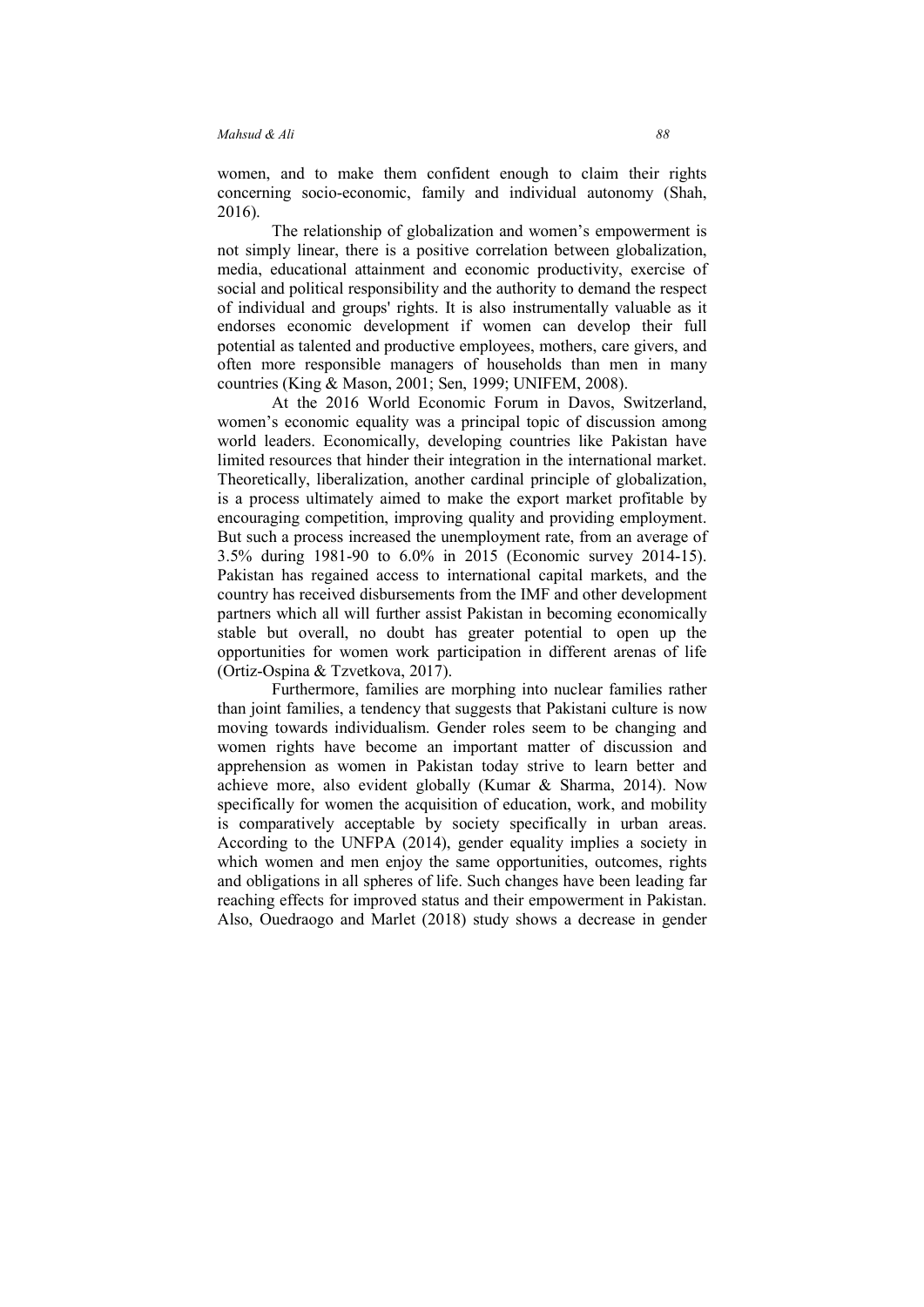disparities and positive association of globalization with gender development.

In addition to an overall increase of autonomy for women, there has also been an improvement in education. Education builds strong societies, is a "widely accepted humanitarian obligation" and an societies, is a "widely accepted humanitarian obligation" and an internationally mandated human right (Cohen, Bloom, & Malin, 2006). Receiving a quality education is more than a human rights issue; an uneducated population has a direct effect on the labor market and country's ability to shift from an agrarian to industrial economy. However, a stagnant labor market, particularly for women, directly impacts country's development and put family institution at the verge of poverty. Today, people lacking with higher education skills face a higher risk of poverty and poor employment options which in turn, contribute to social and economic inequality and marginalization in education (UNESCO, 2010). ation has a direct effect on the labor market and<br>to shift from an agrarian to industrial economy.<br>lant labor market, particularly for women, directly<br>development and put family institution at the verge of ulation has a direct effect on the labor market and<br>y to shift from an agrarian to industrial economy.<br>gnant labor market, particularly for women, directly<br>s development and put family institution at the verge of<br>people la

For women, globalization has been more influential in terms of, bringing about women's rights movements and empowering women to experience economic emancipation and total autonomy; on flip side, the advancement of women's rights is occurring much slower. Supp (2009) calls this "too little globalization", in which money and goods are calls this "too little globalization", in which money and goods crossing borders, but the key aspect to empower women – knowledge not. Without higher education skills, social progress is limited, not only for women, but for all vulnerable and marginalized people. In addition to the literature arguing about the positive correlation.<br>In addition to the literature arguing about the positive correlation

contradictory views also exist. Previous studies of globalization's effects on women's rights have mostly focused on employment and wage ratios, but even if women's earnings improve, they might suffer greater exploitation at work and at home (Neumayer,2010). Duflo (2012) suggests that fewer opportunities within the labor market may, in fact, suggests that fewer opportunities within the labor market may, in fact, contribute to women's unequal treatment within the household and causes parents to have lower aspirations for daughters. It also reinforces the idea that women have less need for services such as higher education if there is no place for them outside home. In many world societies, traditional patri patriarchal gender roles dominate society, significantly influencing the way in which both men and women participate in the formal and informal markets. Traditionally, men are viewed as the head of the household, which also means that they withhold all decision making power (Elias, 2010). Since men are placed in positions of authority and power, many resources and opportunities are automatically given to them e.g. decisions related to financial and family matters, utilization of opportunities i.e. higher educati on and informal markets. Traditionally, men are viewed as the head household, which also means that they withhold all decision-<br>g power (Elias, 2010). Since men are placed in positions of<br>ity and power, many resources and opp y views also exist. Previous studies of globalization's effects rights have mostly focused on employment and wage ratios,<br>
I women's earnings improve, they might suffer greater at work and at home (Neumayer, 2010). Duflo (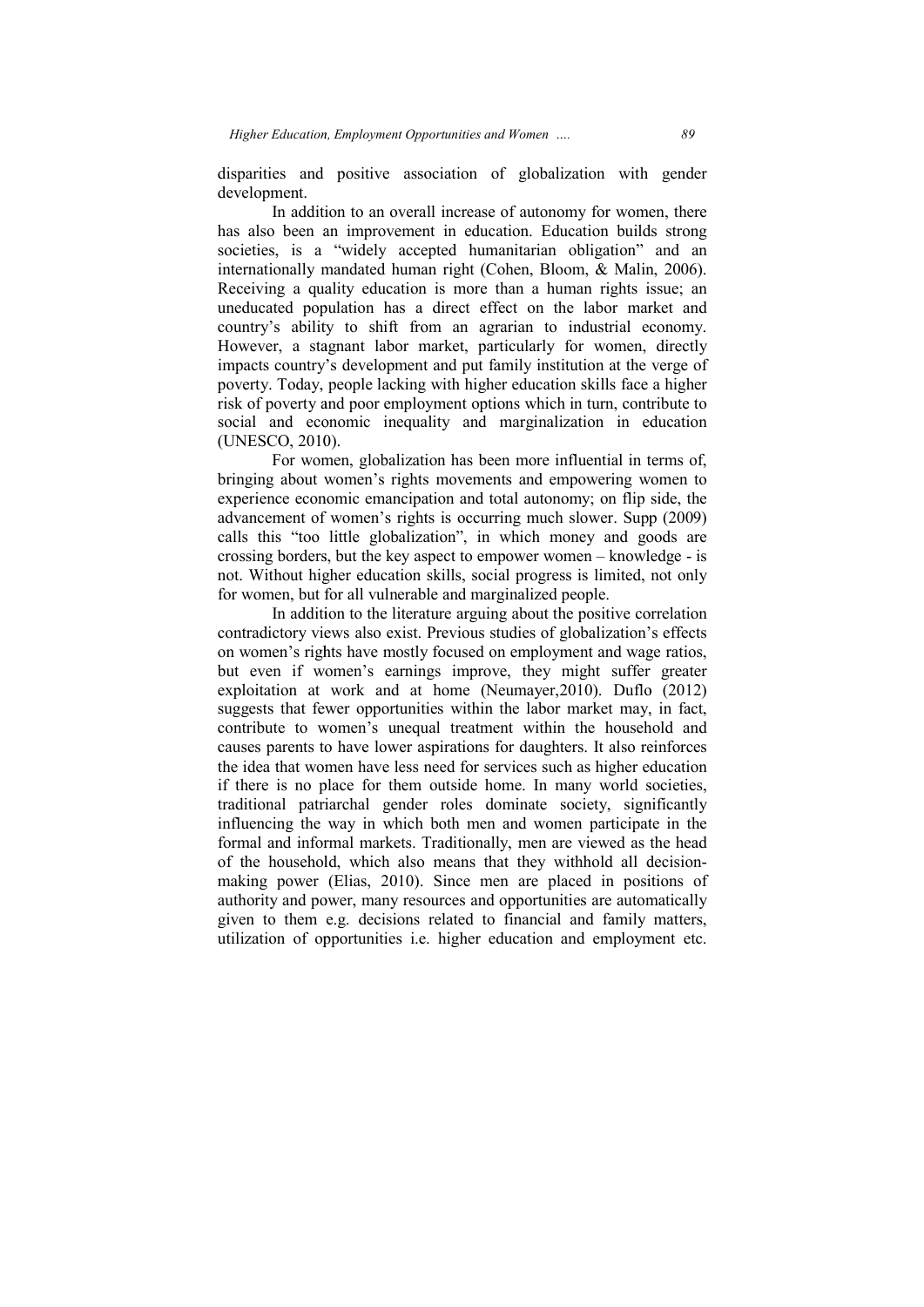(Castellani, 2014). Though, women are becoming more prominent, yet they are increasingly fighting long-standing prejudices. (Deb & Sen, 2016).

The traditional roles of women in Pakistan have been changing and they are now entering into a new era of autonomy. The basic objective of this paper is to examine the changing role of women due to higher education and employment opportunities being potential tools of globalization in our society. This concern is not merely academic but is central to the process of emerging development in Pakistan. There is a need to evaluate the influences of globalization on women's life and also to know the positive and negative impacts of it on the status of women in Pakistan at present.

### **Objectives of the Study**

The major objective of the study is to examine the role of Globalization on women's empowerment in Pakistan. However, the study has some specific objectives. These are:

- 1. To study the socio-economic characteristics of the respondents.
- 2. To examine the respondents' perceptions on the status of women in different spheres of life in Pakistan.
- 3. To explore the relationship between globalization and women empowerment in Pakistan.

#### **Research Questions**

Following is the detail of current study research questions.

- 1. To explore if access to employment as a result of globalization has empowered women economically?
- 2. To find out if access to higher education as a result of globalization has empowered women individually and at family level?

### **Methodology**

The study was conducted by using the sequential, mix-method design, which was chosen as the most effective and appropriate approach to explore such phenomena. Initially data from 376 women were collected through survey followed by 26 in-depth interviews. The current paper is based on qualitative data acquired from 26 respondents from three-03 different domains of expertise (parliamentarians, Journalists, and high-profile academicians/deans, vice-chancellors).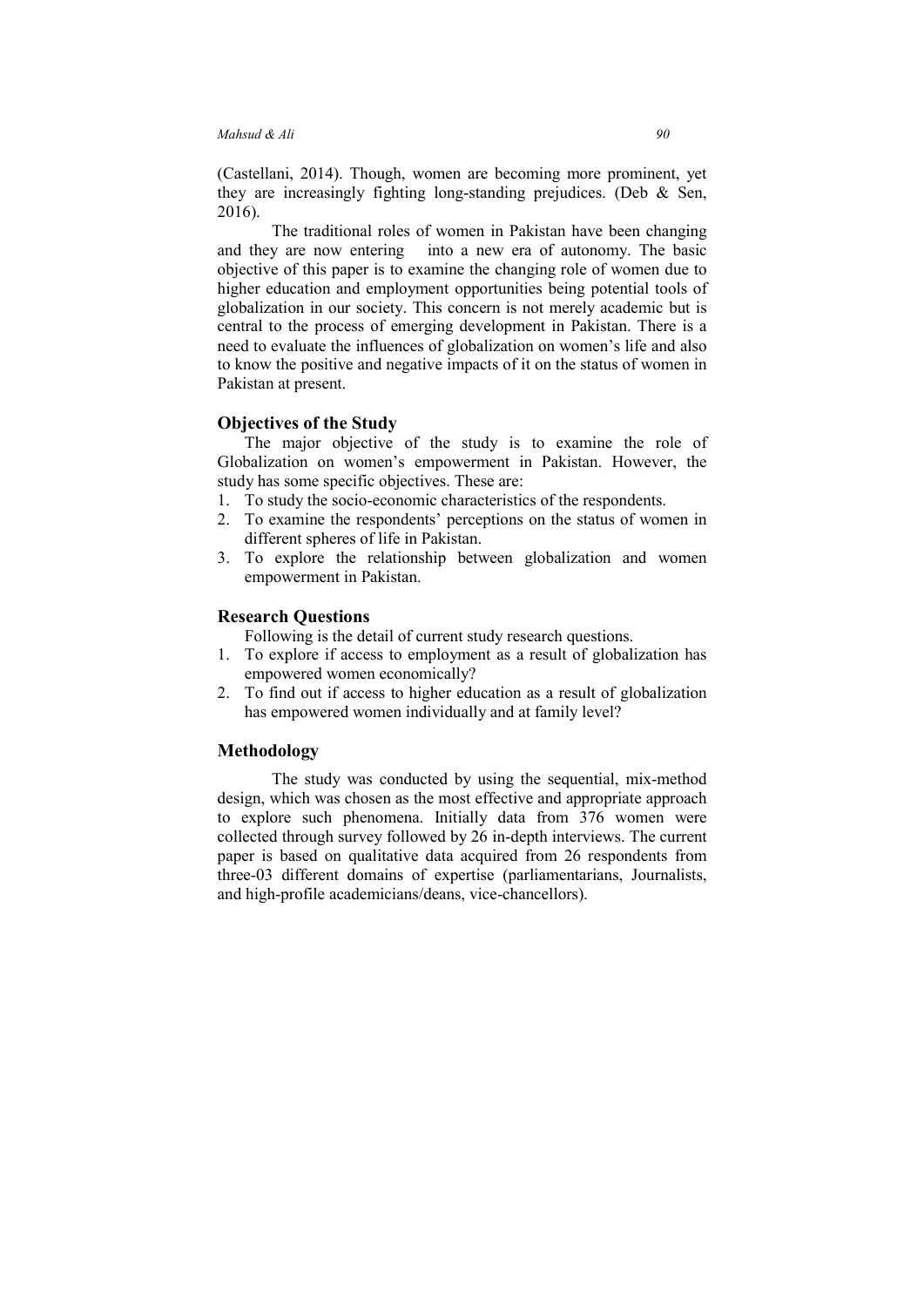#### **Procedures and Techniques**

The qualitative data was collected through in-depth interviews of the selected respondents. The transcripts were examined to look for the selected respondents. The transcripts were examined to look for codes which assisted to develop themes and sub-themes. The findings of the qualitative data are presented in two sections. The first part elaborates the demographic characteristics of the respondents, while the second part addresses the major research questions. The analysis yielded02-themes followed by 06 sub-themes concerning women empowerment in Pakistan. the demographic characteristics of the respondents, while the<br>art addresses the major research questions. The analysis<br>themes followed by 06 sub-themes concerning women

### **Thematic Analysis as Research Approach Analysis**

Thematic analysis is a method for identifying, analyzing and reporting patterns (themes) within data. It minimally organizes and describes the data set in (rich) detail. However, frequently it goes further describes the data set in (rich) detail. However, frequently it goes further than this, and interprets various aspects of the research topic (Boyatzis, 1998). It is not relaying on pre-existing theoretical frameworks and it lends itself to provide a detailed description of the whole data set (Braun & Clarke, 2006). Therefore, it is considered a rich and useful approach when we intended to explore new or under-researched areas and it is particularly a relevant approach for this current study. Thematic analysis provides a purely qualitative, detailed, and nuanced account of data (Braun  $&$  Clarke, 2006). The qualitative data analysis in this study utilizes reflective thematic approach consisting of more inductive, semantic, and critical/realist approaches. By using the reflective thematic analysis which is based on a six-phase process for analysis, the current qualitative data has gone through all phases of, familiarization with the data, coding, generating initial themes, reviewing themes, defining and naming themes, & writing up the analysis. data was collected through in-depth interviews of<br>s. The transcripts were examined to look for<br>develop themes and sub-themes. The findings of<br>e presented in two sections. The first part<br>hic characteristics of the responden

#### **Analytical Approach**

In qualitative research, there are two main analytical approaches have been using in social sciences including transcription and data extraction and analysis approach (Corden & Sainsbury, 2006). In current study transcription analytical approach has been employed to draw study findings. There are different types of transcription including verbatim, edited, and intelligent transcription, this study employee's the verbatim transcription analytical approach which is considered best suited for academic researches. Further, there are different types of verbatim transcription and present study opted the "Full Verbatim" type which coding, generating initial themes, reviewing themes, defining and<br>g themes, & writing up the analysis.<br>**The In emalle to defining the analysis**.<br>**The proposed to definitive** research, there are two main analytical approach based on a six-phase process for analysis, the current<br>is gone through all phases of, familiarization with the<br>rating initial themes, reviewing themes, defining and<br>writing up the analysis.<br>**Dach**<br>we research, there are tw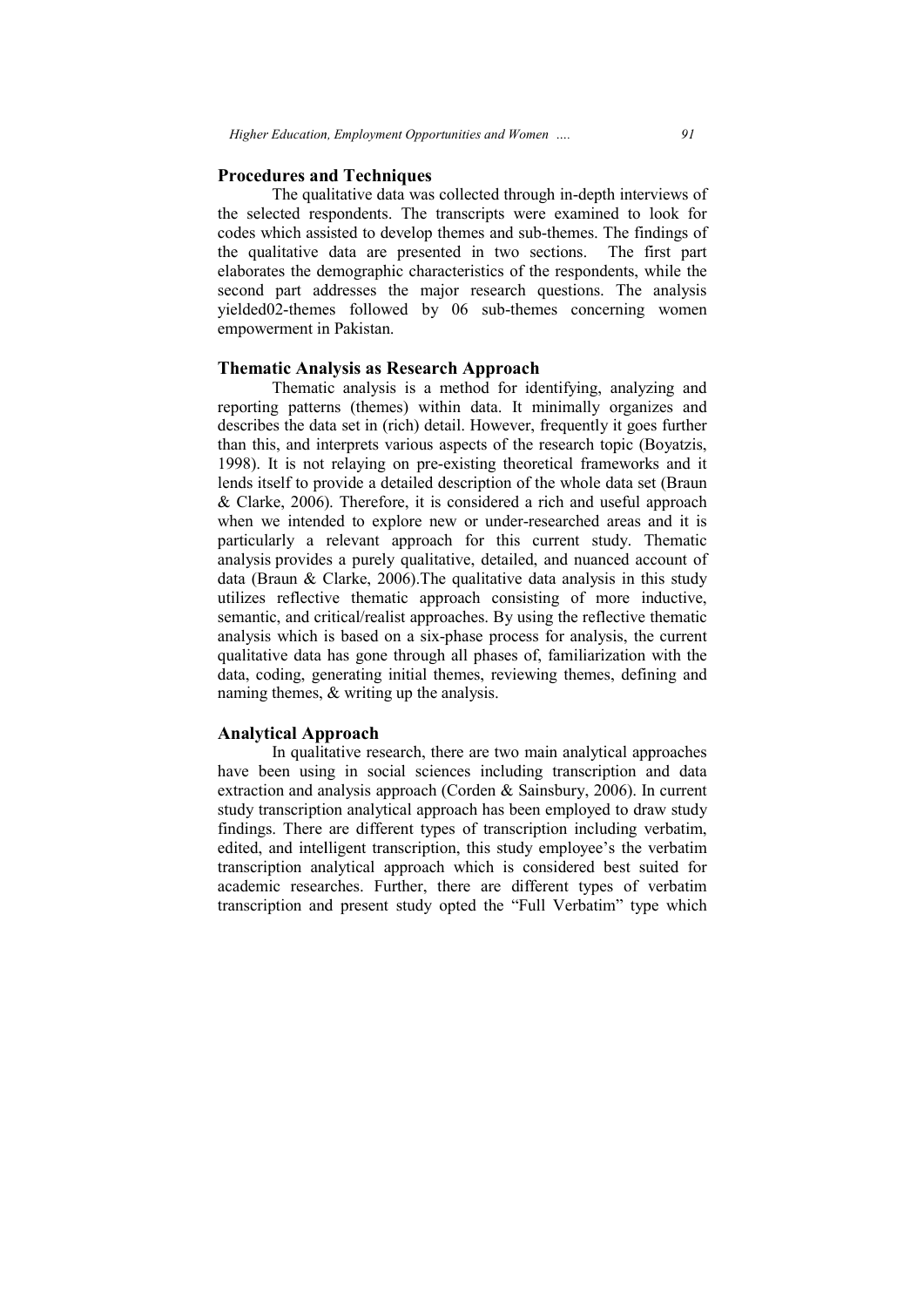presents the quotes without stutters or pauses which don't affect the context of what is being said.

### **Data Collection**

All the approached participants showed their willingness and were helpful to participate in this study, and all the interviews were conducted in a responsive and cooperative manner. The results of this qualitative part of the study are centered on in-depth interviews of twenty-six (26) participants from various fields of life which has direct link with the current issue under investigation. Mostly interviews were conducted face to face however few among them were telephonically accessed and recorded their interviews because of the out of country commitments of the concerned respondents during the data collection time. In-depth interviews took almost one hour  $\&$  a half to two hours, and were audio recorded with the permission of study respondents. At first in analysis the recorded audio data which was collected and then transcribed by the researcher herself as some advantages are perceived in by doing oneself transcription work includes gaining greater familiarity and deeper insight of the data though it was required a lot of time. Transcribed data was verified by rechecking with the audio recordings so could ensure that no important data was missing in the process of transcription of in-depth interviews. Checking transcripts against audio recordings were also provided the opportunities to annotate the text or any other alteration to better understand the point of views shared.

### **Writing up the Findings**

Writing is an essential of the analysis, writing up a full and rich analysis, in current study use of verbatim quotation has been done. Purpose of using verbatim quotations/extracts includes as the matter of enquiry; as evidence; as explanation; as illustration; to deepen understanding; to give participants a voice, and to enhance readability (Corden & Sainsbury, 2006). Analyzing qualitative data, inclusion of excerpts from transcripts shows a strong link between qualitative data, discussion, interpretation, and driving conclusions, discussed variously within concepts such as validity, reliability, credibility and audit ability. Next, respondents' quotes are provided to offer context and depth regarding study findings. Among different formats available to present verbatim quotations researcher selected the, "put together for comparison a number of quotations from different respondents" format for current study. So writing up the findings of this paper includes a balance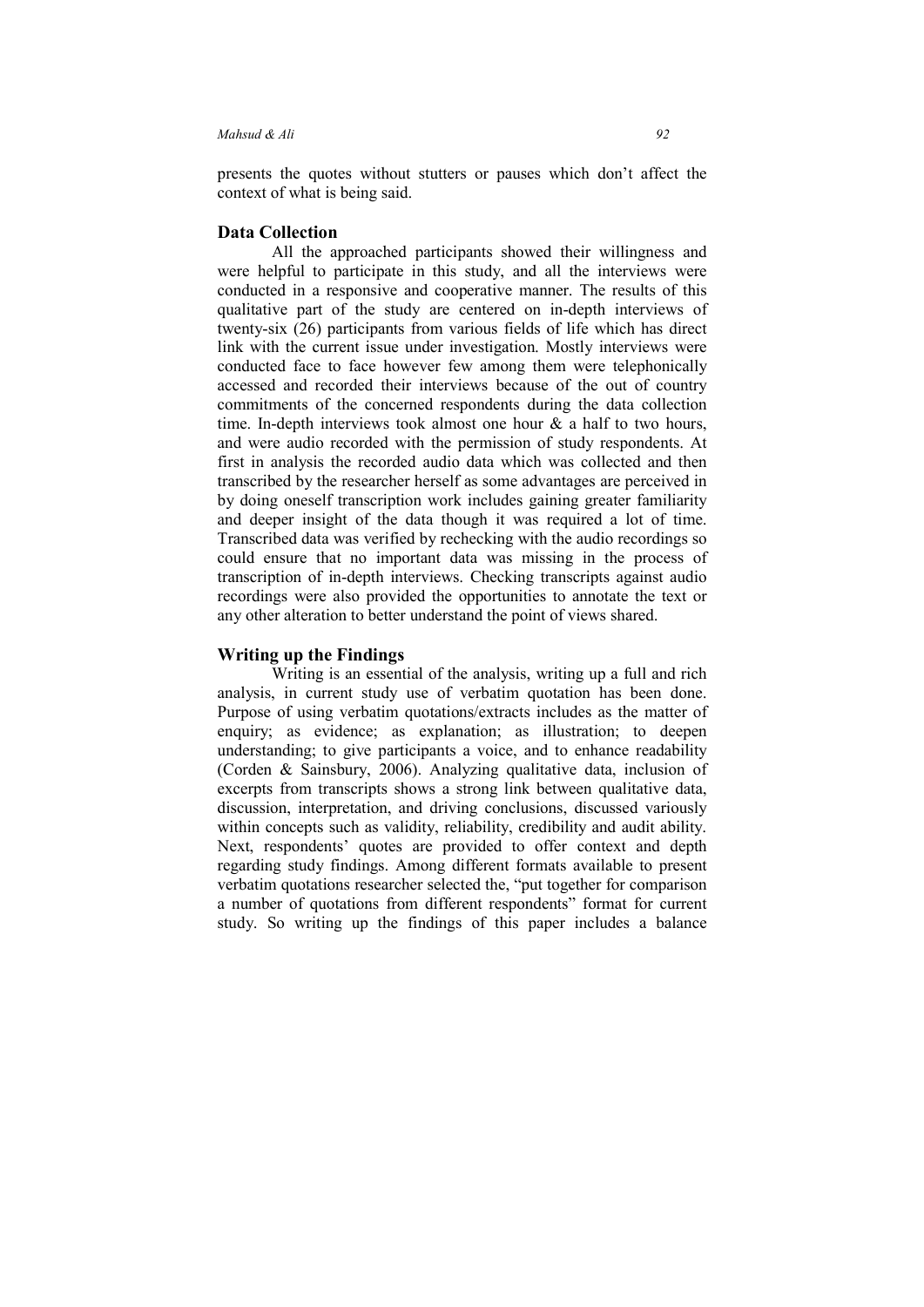### **Setup-Quote-Comment (SQC) Model for Data Presentation Comment for Data Presentation**

The study results are organized by major themes, subthemes, narratives of the researcher coupling by respondents' quotes/extracts. For the qualitative results presentation and writing paragraphs purpose the SQC model is opted (Golden, Biddle & Locke, 2007 2007). In qualitative researches data organization and results presentation has always been a challenging task so to make results more viable this study using the SQC model which helped researcher to present findings in a more systematic manner for the readers. The SQC is a simple model which helped researcher to present qualitative data in an organized and systematic manner in this paper. er to present qualitative data in an organized and systematic<br>
in this paper.<br> **pants of the Study**<br>
Respondents for the in-depth interviews were selected from

#### **Participants of the Study**

three-03 different domains of expertise being an important stakeholder of the current study having strong relation with study as main aim of the study is to explore the relationship between globalization and women empowerment in Pakistan. It is evident from literature review that globalization has a strong influence in three major areas of life including economic, political, and social spheres so study respondents were selected keeping in view the study context and approached the parliamentarians, Journalists, and high profile Academicians(Deans, Vice-chancellors) from various parts of Pakistan. The study respondents having direct link with the current phenomenon under study as they are considered influential in decision & policy making processes, in point of view building and disseminating th perspectives related to globalization and women empowerment in Pakistan. urrent study having strong relation with study as main aim of the<br>is to explore the relationship between globalization and women<br>werment in Pakistan. It is evident from literature review that<br>lization has a strong influenc *lucation. Employment Opportunities and Women* ..... 93<br>
the narration of the text by researcher and use of verbatim<br>
from the transcribed audio data.<br> **EVALUAT EXEC COM COCO Model for Data Presentation**<br>
ce study resu resentation and writing paragraphs purpose the<br>
Golden, Biddle & Locke, 2007). In qualitative<br>
tition and results presentation has always been a<br>
ake results more viable this study using the SQC<br>
earcher to present finding ts of Pakistan. The study respondents<br>phenomenon under study as they are<br>policy making processes, in point of<br>the ideas, content, and emerging<br>tion and women empowerment in<br>th to the results direct quotes are used<br>es have

### **Use of Identifiers**

To provide context and depth to the results direct quotes are used from the in-depth interviews. Names have been changed to protect the original identity of the respondents so identifiers have been used in place of participants' name. Participants' number Pj-2, Pa-3 etc…] however, (Pp) stands for participant who is parliamentarian, (Pj) stands for participant who is journalist, and (Pa) stands for participant who is academic. Further, it is to elaborate those related to globalization and women empowerment<br> **itifiers**<br>
provide context and depth to the results direct quotes are us<br>
depth interviews. Names have been changed to protect<br>
itity of the respondents so identifiers have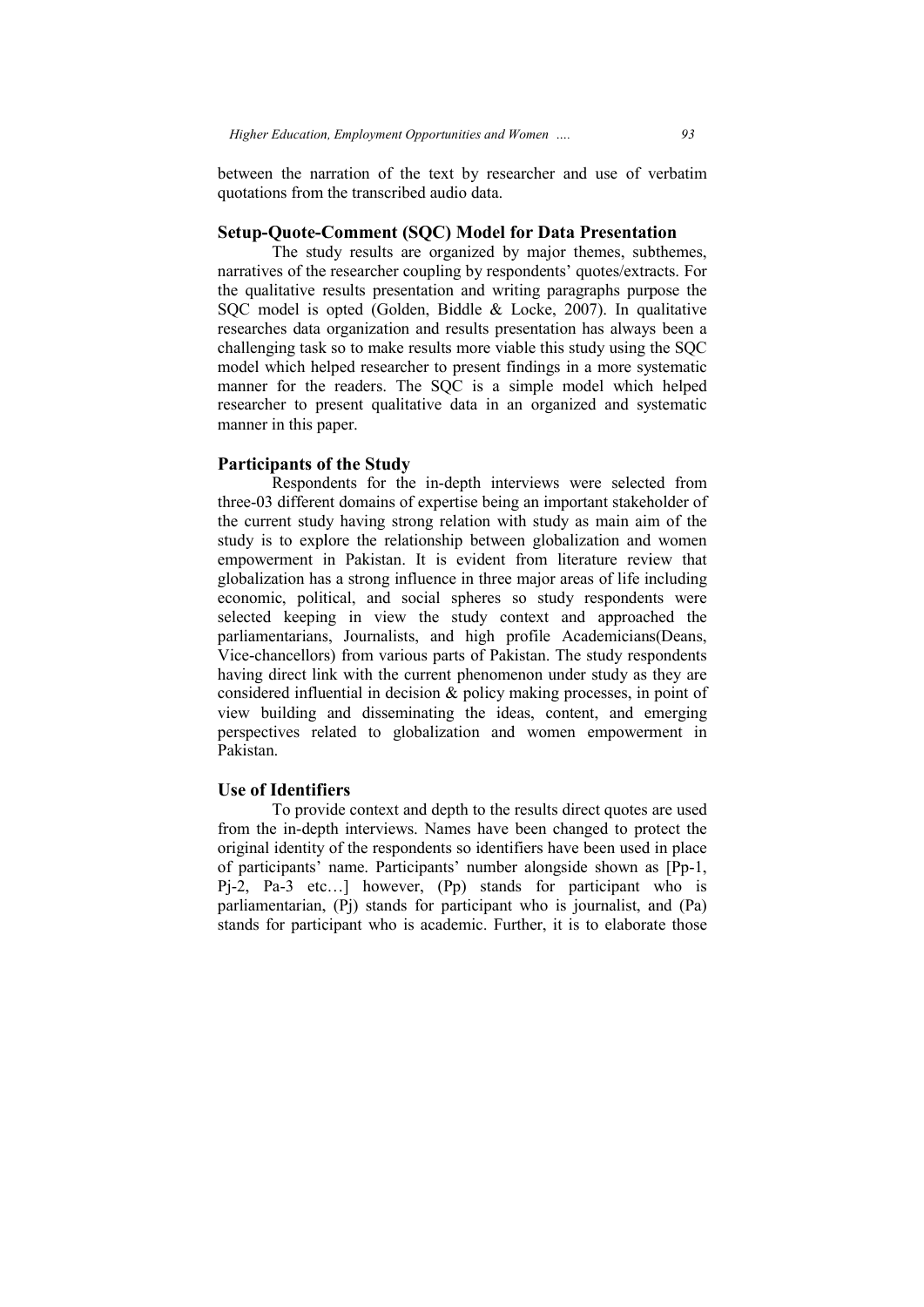participants who are parliamentarian their number starting from Pp-1 to Pp-8, those who are journalists, their numbering starts from Pj-9 to Pj-16, and the academicians numbering starts from Pa-17 to Pa-26 as total 26 respondents were approached for in-depth interviews in the current study.

### **Data Analysis**

Analysis involved search for understanding of various aspects of globalization that influencing women empowerment situation in Pakistan. At the first stage in analysis, a careful reading of all transcripts of the in-depth interviews has been done. The data were organized and analyzed systematically and transparently, building on the framework method for data display originally developed by Braun & Clarke.A thematic framework/map was developed for classification of data in form of themes and subthemes reflecting the original matters of enquiry from reading of the transcripts.

Table1

### *Mapping of Thematic Analysis*

After analysis of the first part which comprise of demographic data of respondents, next section then goes on to look at the different themes and sub-themes emerged out of qualitative data gathered through in-depth interviews. The aim is according to this research, to explore influences of higher education and employment opportunities as tools of globalization on empowering women in Pakistan. Subsequently, the major findings have been analyzed in relation to the academic literature.

# **Demographic Analysis of the Respondents (section one-01)**

This first section analysis begins with the presentation of demographic characteristics of the interviewees so can better understand background of the interviewed. All the participants discussed below (names in this study are pseudonyms) with the identifiers so their confidentiality could sustain. It is important to examine the unique

| Theme                                             | Sub-theme                                                                                                                                                                            |
|---------------------------------------------------|--------------------------------------------------------------------------------------------------------------------------------------------------------------------------------------|
| 1. Are Women in Pole Position?                    | 1. Viewpoint about Women's Condition<br>2. How Women are Perceived at Socio-<br>cultural Level?<br>3. Women's Situation in Economic Domain<br>4. Women's Ranking in Political Sphere |
| 2. Higher Education & Employment<br>Opportunities | 1. Individual<br>Family<br>Autonomy<br>&<br>Interpersonal Relations<br>2. Economic Empowerment                                                                                       |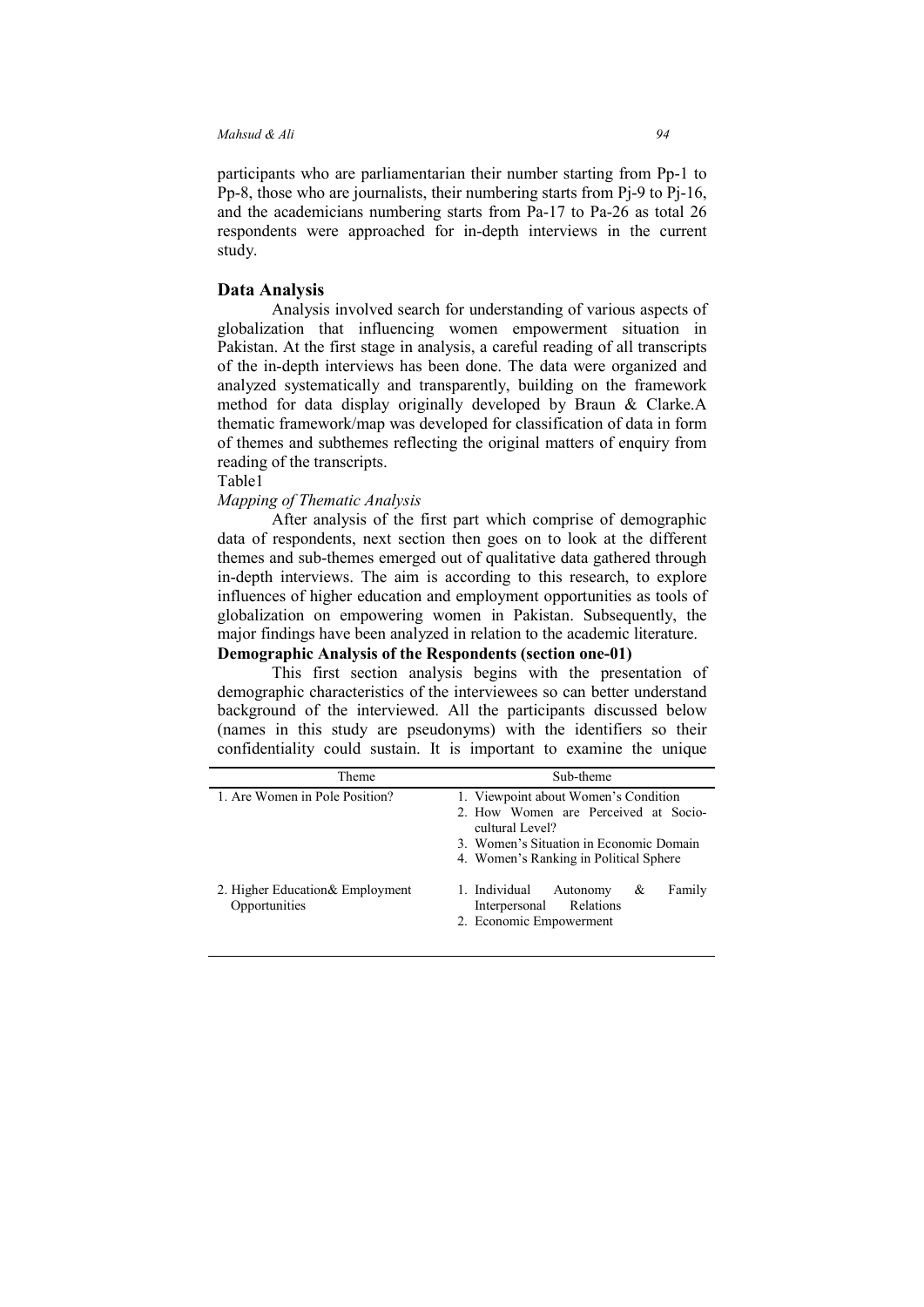demographic characteristics of the respondents for ensuring the trustworthiness and authenticity of the study results which are the outcomes of their point of views on the research issue under study. However, collected information about the interviewees' background is briefly summarized here at this point. dents for ensuring the<br>y results which are the<br>earch issue under study.<br>erviewees' background is<br>tudy participants likely<br>amined in this study. To

Particular characteristics of the study participants likely influenced the data gathered and findings examined in this study. To begin with, eight-08 out of twentysix-26 respondents were parliamenttarians/politicians, next eight-08 were journalists, and remaining ten-10 belongs to academia. Politicians, journalists, and academicians are those stakeholders who are considered with strong influence on national issues, in case of current study, women empowerment in Pakistan. bilected information about the interviewees' background is<br>narized here at this point.<br>icular characteristics of the study participants likely<br>he data gathered and findings examined in this study. To<br>eight-08 out of twenty

Study respondents were associated with different institutions as per their professional affiliation; mostly politicians were ministers and in case of current study, women empowerment in Pakistan.<br>
Study respondents were associated with different institutions as<br>
per their professional affiliation; mostly politicians were ministers and<br>
Member National Assembl Pakistan at the time of data collection. In addition to this, journalists were associated with print and electronic media as well as some of them Member National Assembly-MNAs representing different areas of Pakistan at the time of data collection. In addition to this, journalists were associated with print and electronic media as well as some of them were CEOs of w country university's Vice-Chancellors and Deans were approached including universities of Federal (Islamabad), Punjab, Khyber Pakhtunkhwa-KP, Sindh, Balochistan and Gilgit Baltistan-GB.

For the current study respondents' group was heterogeneous as perspective of both the gender was important with respect to understand the phenomena from various lenses. The gender composition of perspective of both the gender was important with respect to understand<br>the phenomena from various lenses. The gender composition of<br>interviewees revealed that out of twentysix-26 respondents there were ten-10 female and sixteen-16 male members. Among them female and three-03 male politicians participated in the current study. Followed by, six-06 male and two-02 female journalists recorded theirs views on the issue under study. Finally, seven-07 male and three female academicians shared their stance on the current issue. To ensure the trustworthiness of relevant data for present study it was attempted to approach senior and experienced respondents of their relevant field. Mostly respondents were having 11yrs to 15yrs of experience while some of them having duration of more the 20years of their career so far. Chancellors and Deans were approached<br>Federal (Islamabad), Punjab, Khyber<br>Ilochistan and Gilgit Baltistan-GB.<br>Iy respondents' group was heterogeneous as<br>ler was important with respect to understand<br>ious lenses. The gender 03 male politicians participated in the current study.<br>06 male and two-02 female journalists recorded theirs<br>are under study. Finally, seven-07 male and three-03

Contemporary women concerns are pivotal in shaping of global political debates, social transformations, and economic discussion of public and private spheres in developing countries. Keeping this scenario in context, the specialization of respondents covered various fields of studies including, political affairs, law, human rights, women  $\&$  family affairs, religious affairs, human trafficking & gender empowerment for parliamentarians. Journalists expertise including, m having duration of more the 20years of their career so far.<br>Intemporary women concerns are pivotal in shaping of global<br>bates, social transformations, and economic discussion of<br>private spheres in developing countries. K te spheres in developing countries. Keeping this scenario specialization of respondents covered various fields of g, political affairs, law, human rights, women & family affairs, human trafficking & gender empowerment for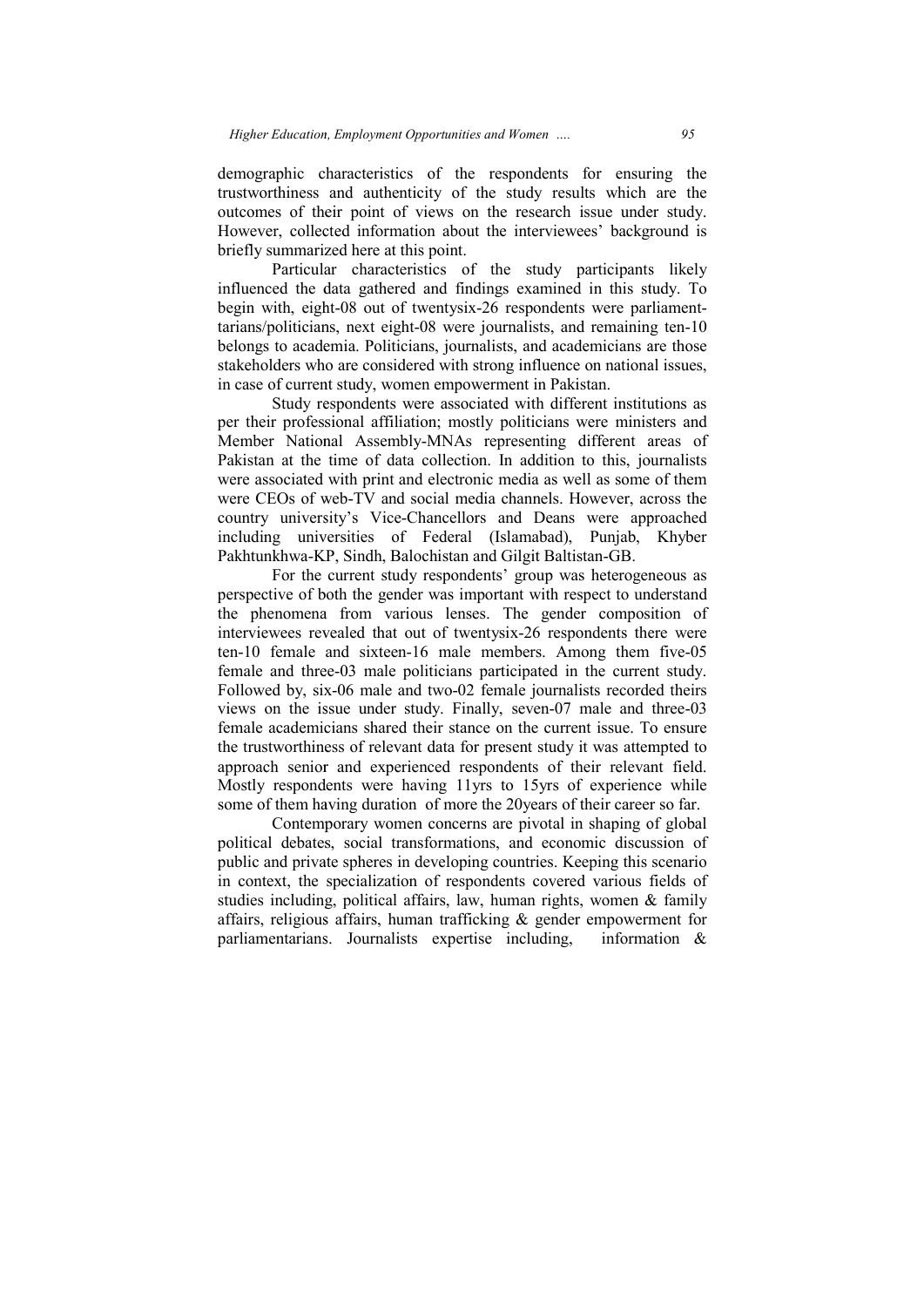communications, socio-cultural affairs, planning & development, news media & digital media, development & management , socio-political & economic affairs, also included the development specialist. Finally, academicians were predominantly from education & research, gender issues, socio-cultural affairs, planning & development, information & communications, and mass communication. Intriguingly, distinctions of specialization of the respondents provided depth to the results of study under investigation.

### **Presentation of Findings (section two-02)**

The following section presents the main findings from the analysis in the form of two themes and six sub themes. Italics quotes and extracts are spoken viewpoints of the interviewees because by this way these comprehended in a far better way than by the researcher's paraphrasing.

#### **Theme # 01: Are Women In Pole Position?**

Women status in Pakistan is heterogeneous because of their interconnection with other forms of exclusion in the society. However, current women's situation is influenced by a number of factors concerning socio-politico and economic dynamics of the country which have been part of the current analysis. Since women and their empowerment is the main topic of current research, the concept is part of many of the themes in this analysis. At this point, however we look and analyze specifically at how the interviewees literally define and explain the status of women in socio-cultural, economic, and political spheres of life in Pakistan. For analysis purpose, explanation regarding women status by the respondents has been divided into following sub-themes:

- Viewpoint about Women's Condition
- How Women Perceived at Socio-cultural Level?
- Women's Situation in Economic Domain
- Women's Ranking in Political Sphere

**Sub-theme # 01: Viewpoints about Women's Condition:** Women are not having as good status as they should have because they are almost half of the country's population but now our total population which is exceeding 21crore and they must be around of 10.5crore so how many women are there to represent this half of Pakistan's population? Second we are trying to break-up our stereotypes but not yet successful in that.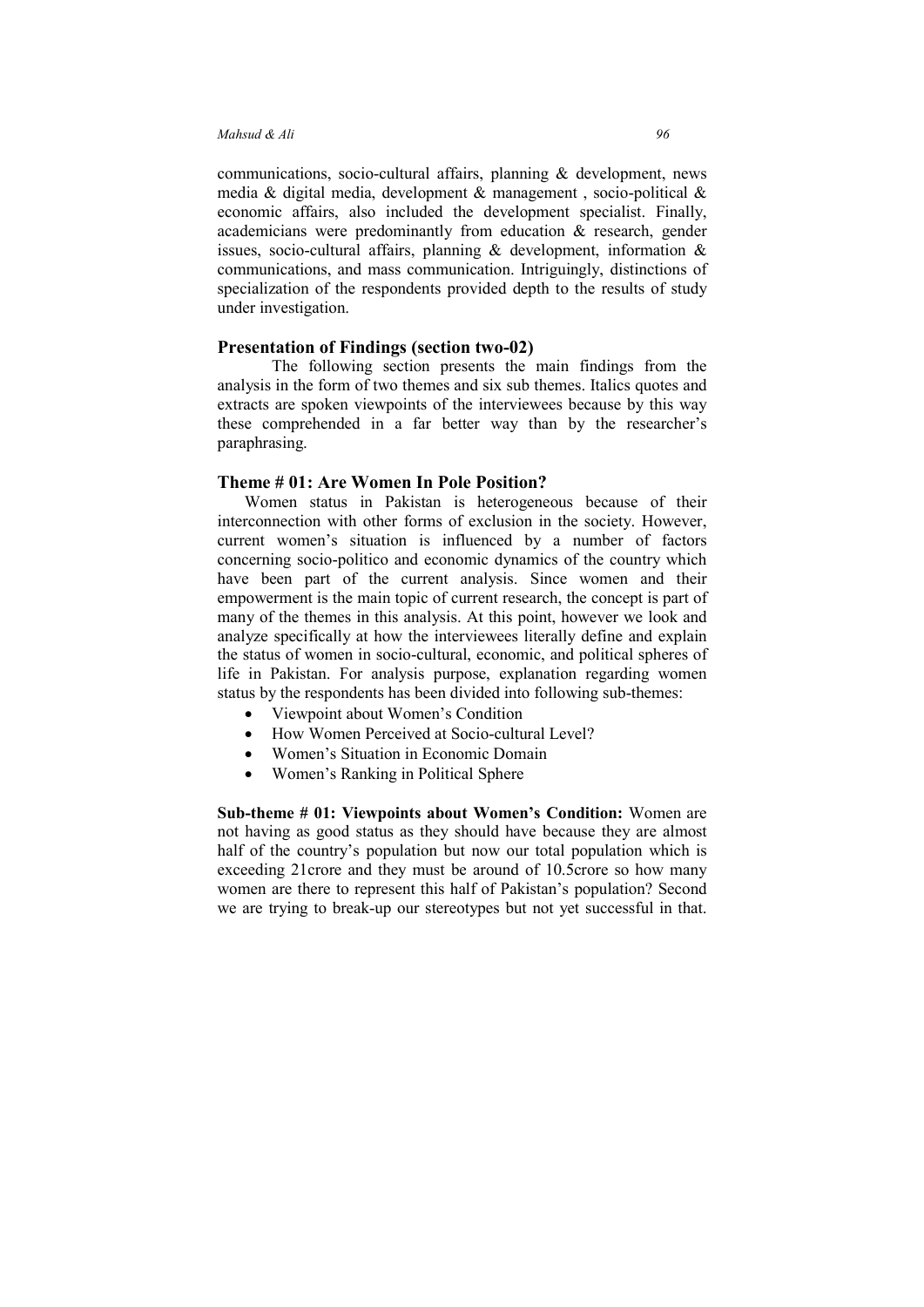Take, for example, this in-depth interview passage describing the scenario like this:

*"We have divided women stature into two tiers, one at the cosmetic level that they have representation in policies and legislation and at all those levels where the intention is only to present them. Other category of women is consisting of those who are from middle or lower class or we can say women from masses, they were neglected and they are neglected. Still these women are with their centuries old issues which are unheard and unaddressed. So for majority of Pakistani women the world is same old masculine without noticeable changes for them."(Pacosmetic level that they have representati*<br>*legislation and at all those levels where the*<br>*present them. Other category of women is*<br>*who are from middle or lower class or we c*<br>*masses, they were neglected and they are divided women stature into two tiers, one at the level that they have representation in policies and n and at all those levels where the intention is only to hem. Other category of women is consisting of those <i>from mid* 

To some extend women issues get heard but it's not representing the issues of women from masses. So as a consequence, women status has not so been changed as well not even same across the country. As is clear from the following excerpt:

*"In my opinion, the status of women in Pakistan is still low compared to other Asian counties. The rate of change in all spheres is quite slow."(Pa slow."(Pa-20)* 

Further, they have been disregarded their due rights given by Further, they have been disregarded their due rights given by Islam as well as of modern world system. They have been gone through double subjugation that neither our traditional system has any space for them nor they are benefiting from this western global system. As illustrated by the point of view of the following respondents:

"Still majority of women are far away from their basic human *rights e.g. education, health care, respect, justice, and awareness etc. World powers have double standards for 3rd world countries like Pakistan e.g. via media exaggerates our issues particularly related to women status in a way which is not appropriate though in the western world women are not as protected and empowered as the way they are presented and exemplified to the world."(Pp e.g. education, health*<br>*ness etc. World powers h*<br>*countries like Pakistan e.*<br>*particularly related to wo*<br>*propriate though in the we<br>ted and empowered as the*<br>*lified to the world.* "(*Pp-3*) *sicharry in their basic hun*<br> *sighth* care, respect, justice,<br> *sighth* care, respect, justice,<br> *sighthane sighthane sighthane sighthane*<br> *sighthane sighthane sighthane sighthane*<br> *sighthanes sighthane*

*"Islam has given a very high status to women but on the flip side, unfortunately in Pakistan we have not give given that status to women which they deserve in any case." (Pp (Pp-5)* 

Importance of women in any society is undeniably huge. Note how the following extracts, which represents the views of various interviewees' about the improvement of women's situation in Pakistan:

"*in todays' world without women we can't run a family so how can we think of a country's development without active role of can we think of d*<br>women." (Pp-6)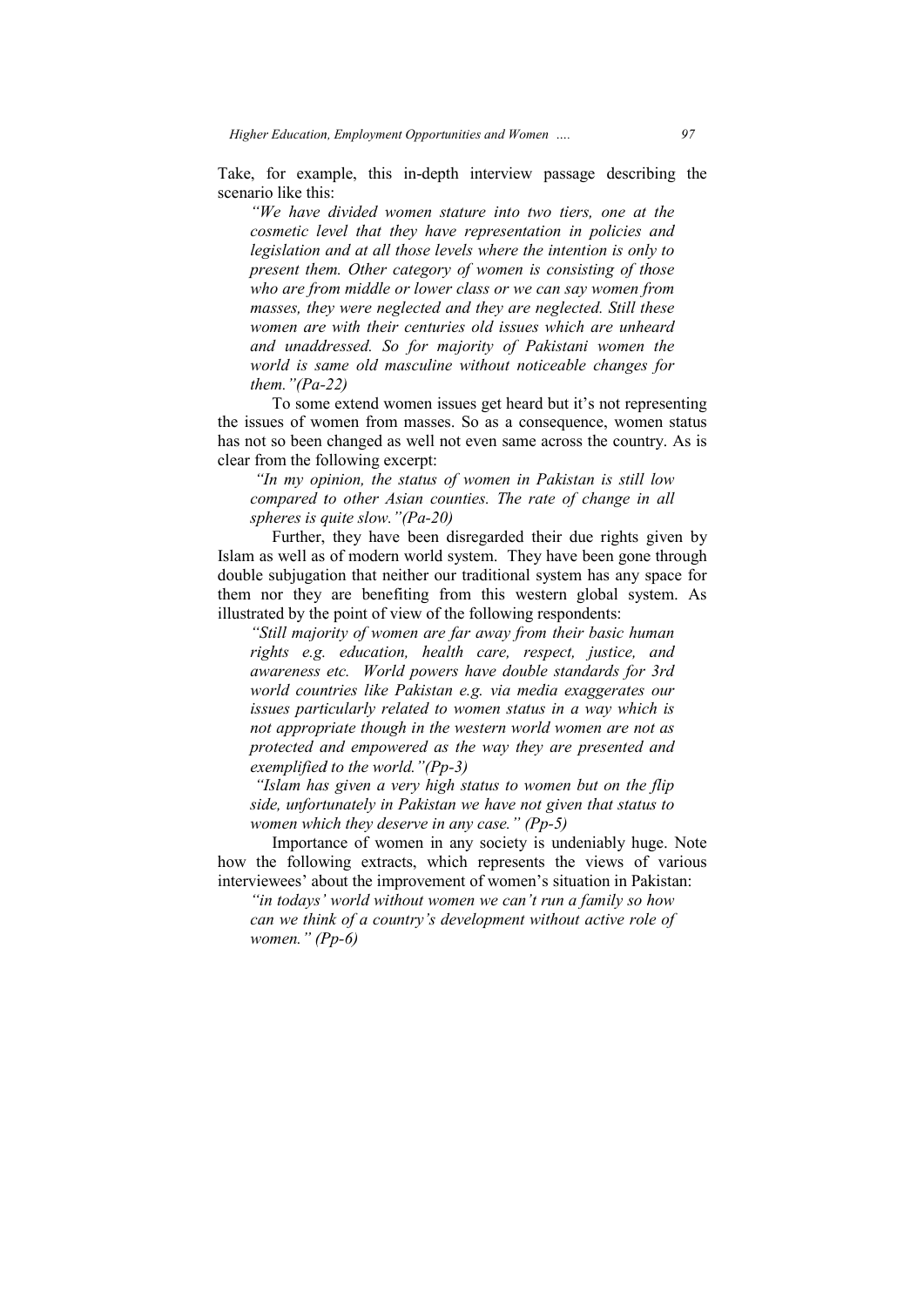*"The status of women has improved in Pakistan. That does not mean all work done. We have a long way to go." (Pp-8) "So I can see in terms of education, in terms of human rights, in terms of an overall awareness, and their visibility in economic sector so we see there is a lot of improvement. But in comparison of west we are far behind." (Pa-17)* 

Women's role in society has been tremendously changed and putting an impact on society today.

**Sub-theme # 02: How Women Perceived at Socio-cultural Level?:**  The socio-cultural context of Pakistani society is primarily patriarchal. Gender division in the society is on the ideology of two different worlds, the four walls territory is defined as a women's legitimate ideological space and outer world is for male. Female have been segregated mostly on the basis of gender roles according to the social order. The Pa-23 depicts the emergent dynamics as:

*"Dichotomous stereotypical images regarding gender roles are common, and role development is less natural and more socio cultural based on predetermined notions. Masculine roles are instrumental that link family to the external world, whereas females manage domestic activities."(Pa-23)* 

In Pakistani society, family institution operates under the influence of patriarchy along with customs and traditions manifested in awarding more space to men. However, the spread of male domination is not even, rather it varies across classes, region, and the rural/urban divide. Patriarchal system is stronger in rural areas as compare to urban hubs in Pakistan. Though, there are improvements for urban women as they are becoming more educated and having opportunities of employment resulting in changes to their social status. In this context, participants' views have been defined as:

*"Philosophical agency exercise has not increased in our society with reference to women. Our women are getting education and employment opportunities and their situation is changing now though we are still conservative."(Pj-10)* 

*"Now in recent times, situation is a bit changed, people have started giving attention to their women and sending their girls for higher education even to other cities."(Pp-5)* 

*"Furthermore, some gender discriminatory laws have been repealed as well as The All Pakistan Ulema Council (the largest groups of religious clergy in Pakistan) has given the Fatwa (legal pronouncement on Islamic Law) against honor*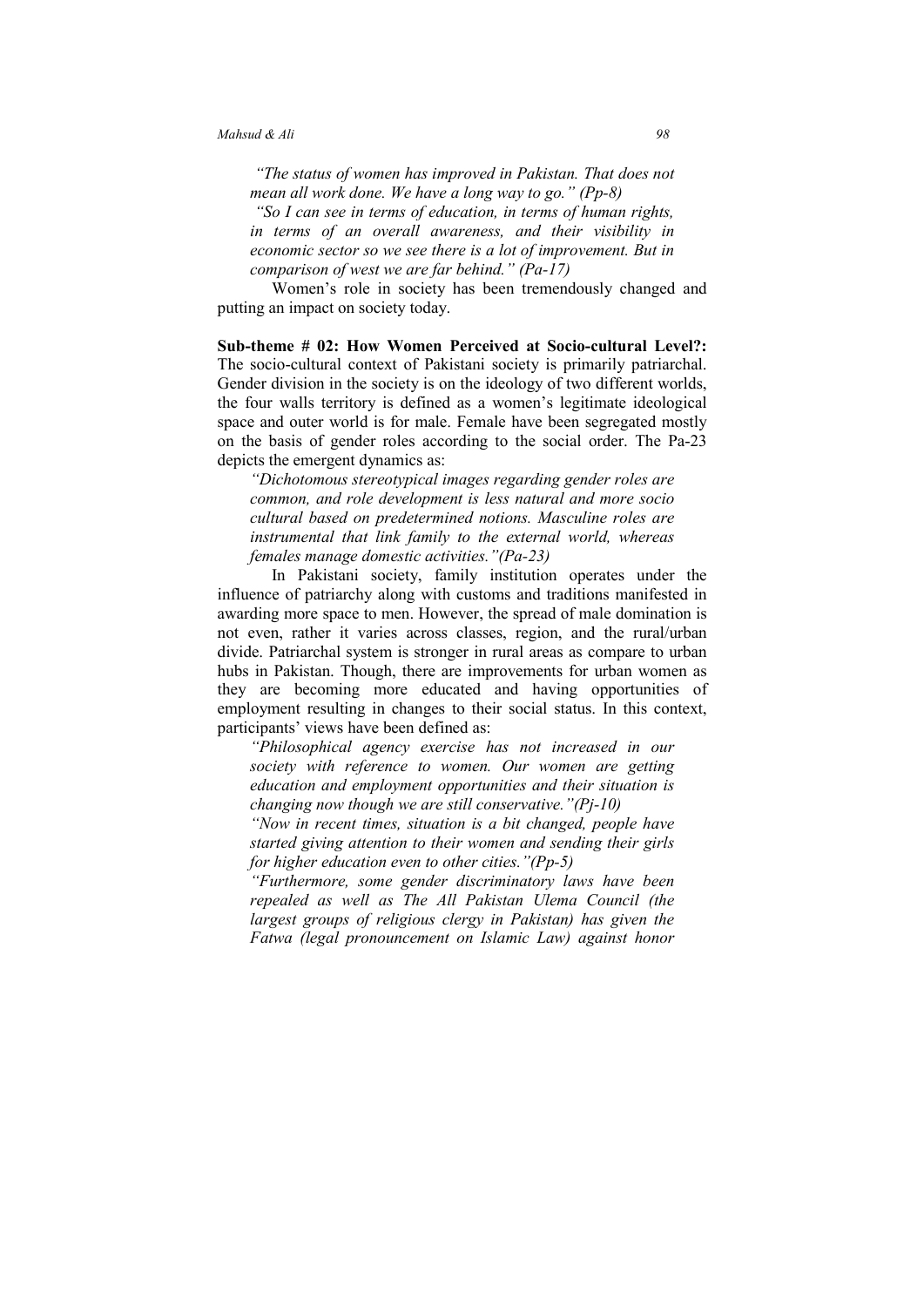*killing in Pakistan. However, there is still much to be done in killing in Pakistan. However, there is still much to be done in*<br>Pakistan to bring improvement in the status of women."(Pp-7) *In urban areas, the women being more educated are involved in the various affairs of the society and family. The cultural In urban areas, the women being more educated are involved*<br>*in the various affairs of the society and family. The cultural*<br>constraints were relatively less in such cases and one can see *relatively better image and contribution of the women in the social development. In rural areas, unfortunately the society*  remained mainly in the clutches of men and men dominated *norms."(Pa norms."(Pa-18)* 

We are now living in global era so we have to accept global norms and values because we can't live with certain traditions which are norms and values because we can't live with certain traditions which are now outdated i.e. now we can't keep our girls away from education anymore as presented in the extract below: w living<br>because w<br>now we

*"For instance in terms of education, there were times when women were not encouraged to go to the schools and for higher education but now we can see a lot of difference there."(Patre not encouraged to go to the*<br>*ucation but now we can see a*<br>-17) *education but now* 

So nothing is positive or negative in this global era it's just difference of point of views about society and lifestyle.

**Sub-theme # 03: Women's Situation in Economic Domain:** In social context, Pakistani women are not given the roles of producers and providers because of their low status. In return, resources have been allocated to male members of the society so they becomes in a better position to utilize them. They get better opportunities of education and skills and get enabled to compete in public arena; however women are position to utilize them. They get better opportunities of education and skills and get enabled to compete in public arena; however women are imparted with domestic chores so their contribution goes unacknowledged. Lack of education and skills along with socio restrictions limits the chances to compete for resources in public domain for them. As is further clear in the following excerpts from different respondents' point of view on the women's situation in economic domain: oviders because of their low status. In return, resources have been located to male members of the society so they becomes in a better sition to utilize them. They get better opportunities of education and ills and get ena domestic chores so their contribution goes un-<br>ack of education and skills along with socio-cultural<br>the chances to compete for resources in public domain<br>further clear in the following excerpts from different socio-cultural

"So, we can't bring improvement in women's lives without educating or training them. Like I have started in my constituency a small project of providing sewing machines to women so they get skilled, earn and contribute to *educating or training them. Like I have started in my*  constituency a small project of providing sewing machines to *women so they get skilled, earn and contribute to family economy without stepping out of their domestic sphere. Unfortunately, our majority women are backward though they*  are participating in all fields of life and contributing with their full efforts to the family, agriculture, and economy but their *role has not been acknowledged yet so far."(Pp-6)*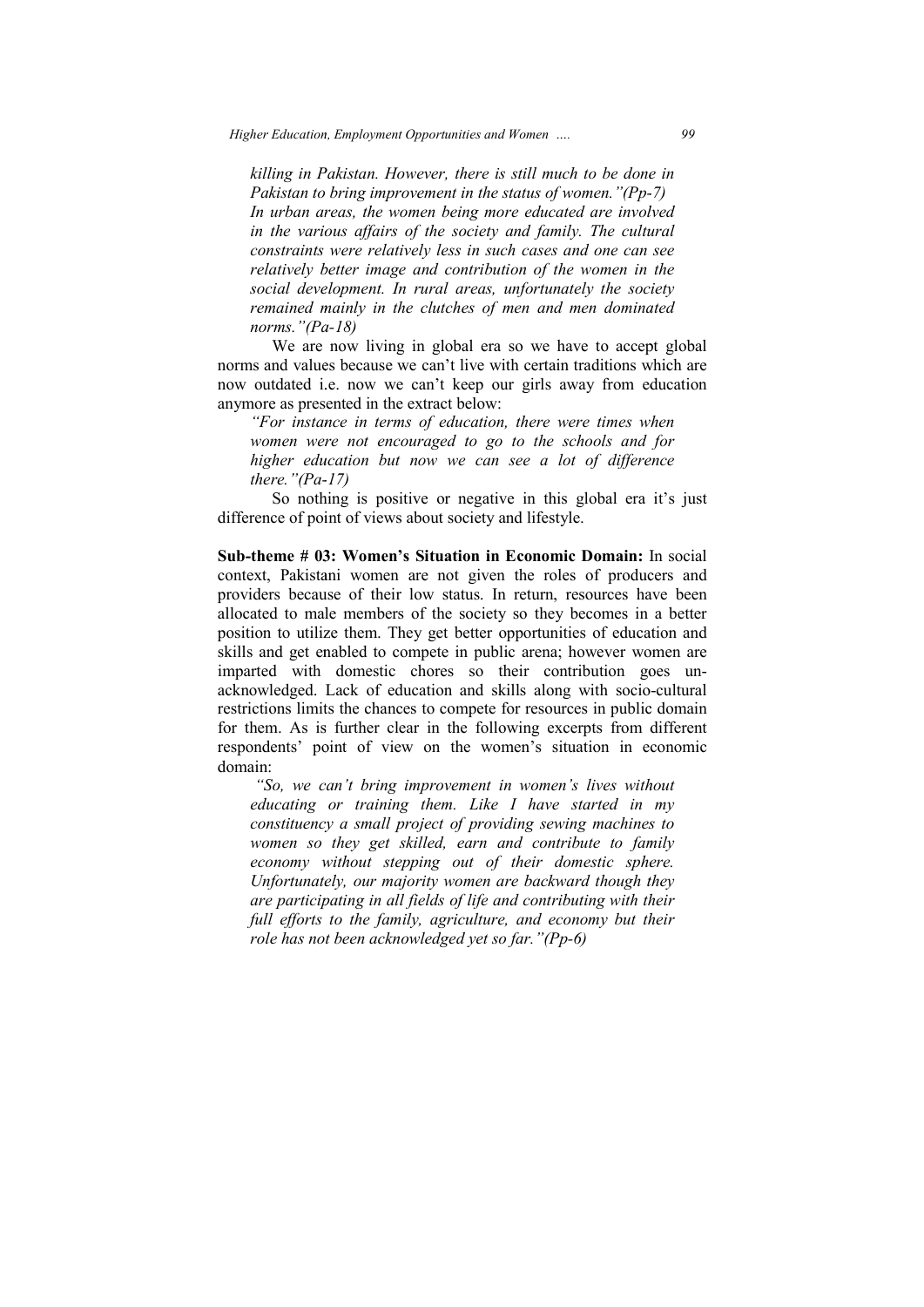- Besides conservative cultural barriers another participant argued as:
	- *"The most neglected area is economic empowerment of women here in Pakistan. First of all to get job is a difficult task even if they gets the job then equal pay and treatment becomes a raised issue for them. After this when they get their salaries they don't have right to use that money by their own. This is the biggest issue which is not been identified yet and no one wan a talk on this aspect of working women life. Gender parity at primary school level is almost 50:50 in Pakistan. However, at secondary level education this ratio is becomes 70:30 means 70% boys and 30% girls in education at schools and university level its now 80:20 ratio for male n female in Pakistan. But when we talk of employment, the ratio is 99:01 in Pakistan for paid jobs specifically in managerial or decision making positions in job market."(Pj-11)*

However, increasing economic pressures compel the conservative middle class of Pakistan to allow women's mobility and women work outside of their home territory. For men, exposure of the outer world is making it difficult to take economic burden alone without support of women. Note how the following excerpts, which represent the views of various interviewees' about the active role of women in economy further:

 *"With increased economic pressures a new working class of women seems to have emerged. Most of the educated young girls are employed by the corporate culture against jobs like those in calls centers, banks and reception desks at various offices. Some is having started their own small and medium size businesses while opening their own beauty parlor salons, running café's and food delivery centers in urban areas (Munchies, Kitchen Cuisine)."(Pa-19)* 

*"If we talk of women's status in different fields so we can see Dr. Fouzia Saeed the former executive director of Lok Virsa a national institute for folk and traditional heritage in Pakistan is a woman. There are a number of educational institutions headed by women now; and likewise we had a woman governor of State Bank of Pakistan. So generally we can find women representation in all domains of economy, politics, and at socio-cultural levels in Pakistan, women are not refrained from any field."(Pa-24)*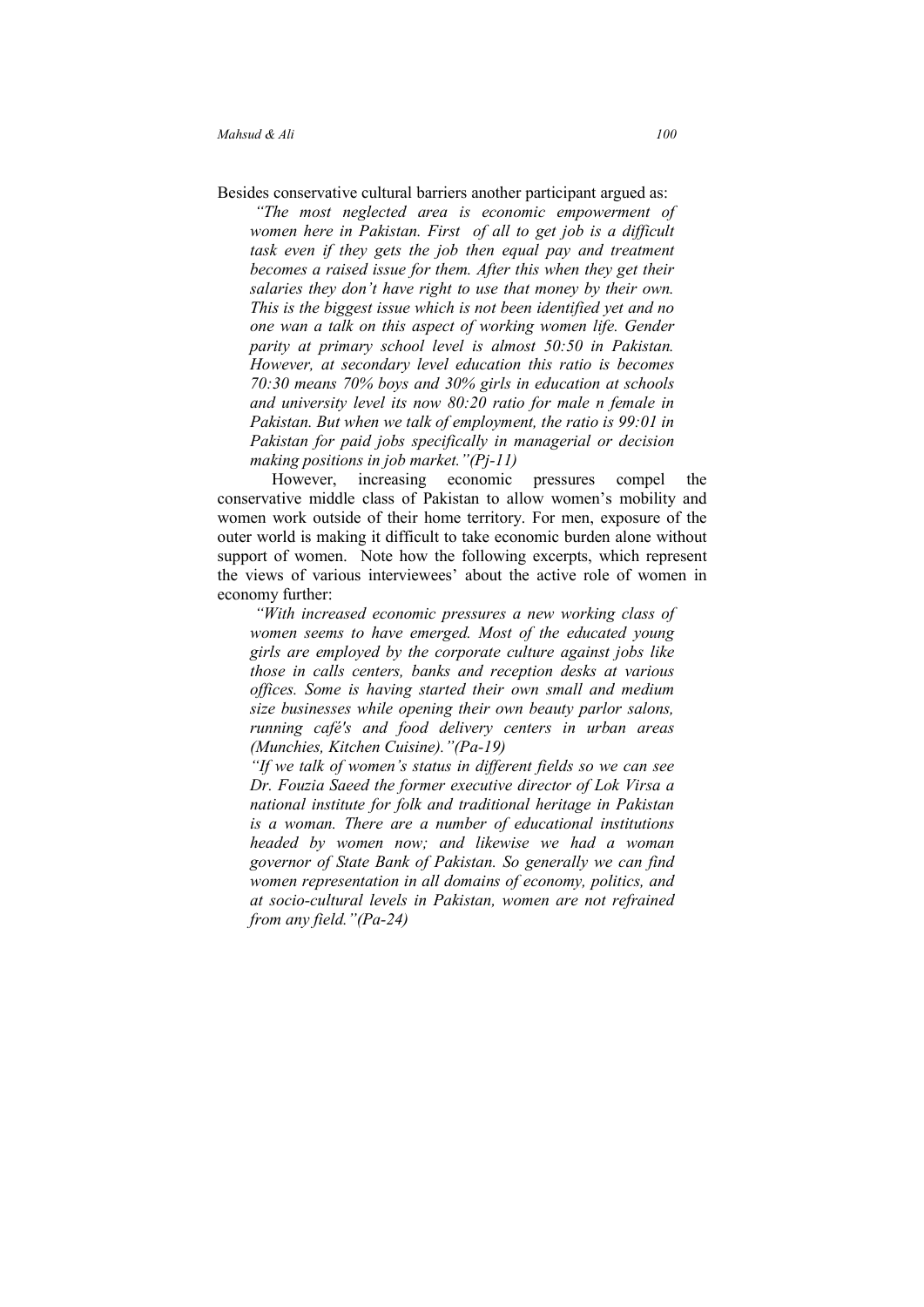**Sub-theme # 04: Women's Ranking in Political Sphere:** Over the years women status has been studied in various perspectives, however from political standpoint it's always been an untouched area of analysis. Mainstreaming women in all walks of life is essential for the socio economic development of any society. Politics and political activities are still considered as male domain and thus, putting woman aside. In this case the views of following respondents are quite relevant: years women status has been studied in various perspectives, however<br>from political standpoint it's always been an untouched area of analysis.<br>Mainstreaming women in all walks of life is essential for the socio-

*"In Pakistan we have restricted our women only to the family and home spheres so their status and importance is also limited to the family*<br>*these pains and home spheres so their status and importance is also limited*<br>*to these domains and not have any significant impact on country's economy and politics."(Pp-6)* 

*"At political level among 146 countries we are on 56 or 57 number but keeping this scenario in view, there is a great disparity for women in all walks of life. If we look into our cabinet division, we d decision making though they are member parliamentarian but not part of decision making process or of core team members."(Pj members."(Pj-11) At political level among 146 countries we are on 56 or 57* number but keeping this scenario in view, there is a great disparity for women in all walks of life. If we look into our cabinet division, we don't have women rep *so their status and importance is also l*<br>*and not have any significant importance is also l*<br>*and politics.* "(Pp-6)<br>*among 146 countries we are on 56*<br>*ng this scenario in view, there is a*<br>*en in all walks of life. If* 

On the other side, today's Pakistani women do enjoy comparatively better status than past e.g. women have held high offices such as Prime Minister, Speaker of the National Assembly, Leader of the Opposition, as well as Federal Ministers, and Judges. By coupling data with researcher's narration regarding today's women situation in politics illustrates that: st e.g. women have held high of<br>the National Assembly, Leader of<br>insters, and Judges. By coupling

*"To me if we give space, awareness, and confidence to women they can do miracles, I can give you example of my wife who is*  now chairperson of local government in a district of Punjab-*Pakistan and also running a mega project with an INGO in rural areas of Punjab though she was a housewife but I encouraged her to come out of house and contribute in politics and she becomes an elected member. Now she is a favorite politician of our area."(Pp loow chairperson of local gov*<br>*Pakistan and also running a m*<br>*rural areas of Punjab thoug*<br>*encouraged her to come out of*<br>*and she becomes an elected*<br>*politician of our area.* "(Pp-7) *our* 

"one example can be of Bashir Ahmad Bilour (prominent *political figure of ANP) when assassinated in a terrorist attack in Peshawar his wife contested and won the election from Peshawar and becomes a political member of Pashtun led areas. So there is improvement in women status but there is a long way to go and struggle for women due status given by Islam and state."(Pj state."(Pj-13) ab though she was a housewife but I* me out of house and contribute in politics elected member. Now she is a favorite "(Pp-7)<br>pe of Bashir Ahmad Bilour (prominent P) when assassinated in a terrorist attack is contested an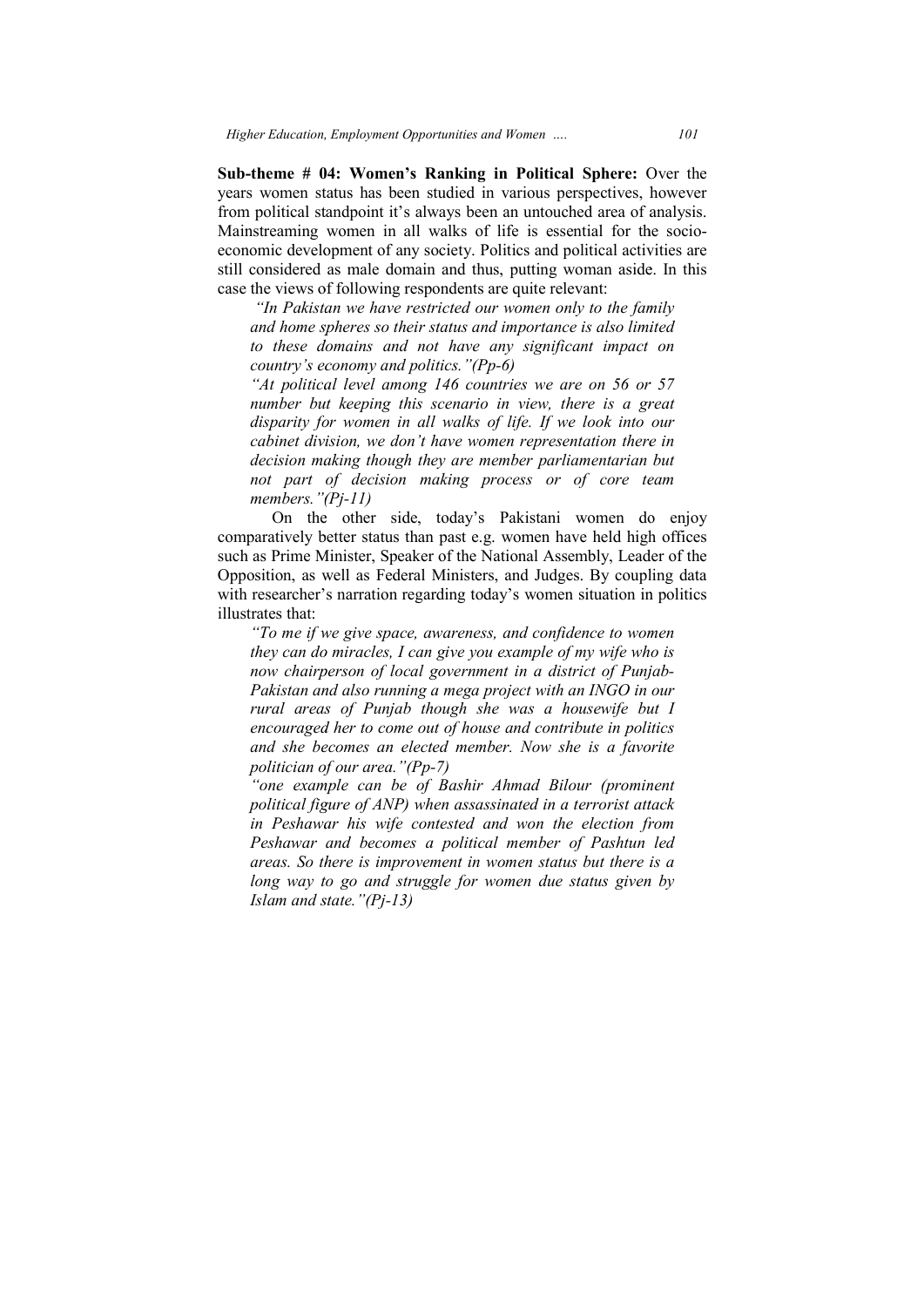#### **Theme # 02: Higher Education and Employment Opportunities**

 Higher education and emerging new fields have provided an opening for women to come forward. Empowerment is an evolutionary process it takes time, as a society positive view towards women's point of views is required. So for the development of society it is important to support and bring women into main stream domains. As far as number of women increasing in higher education it also opening outlets in job sectors for them too. To assess the relationship of higher education with family interpersonal relations & individual autonomy further, employment opportunities in economic empowerment of women the following two-02 sub-themes emerged:

- Individual Autonomy & Family Interpersonal Relations
- Economic Empowerment

**Sub-theme # 01: Higher education, Individual Autonomy, and Family Interpersonal Relations:** Higher education plays a pivotal role in empowering women especially at individual and family levels. Now emphasis on individual abilities i.e. self-efficiency, confidence, experience for getting into workforce is becoming pre-requisite. Globalization has created knowledge economy that crushed the centuries old patriarchal structure which mainly based on agricultural economy which empowered men in societies. In establishing this sub-theme on the basis of data collected, here presents the views of respondents explaining the mentioned sub-theme:

*"To me in today's world education and experience both are necessary to get good jobs and have prosperous career which obviously makes you well reputed and empowered in the society."(Pp-4)* 

*"Higher education has brought men and women at the same floor, now women are in position that can compete with men. We can observe now a huge number of women studying in universities and in different professions though still facing hurdles but encouraging thing is this that they have stepped into the real practical world now so one day will be of their ultimate empowerment."(Pj-9)* 

 *"We have observed in the western world as well we have example of "Memon Community in Karachi" that whenever children have vacations or gap in their studies they have been offered internships in industries, in offices, in hospitals, in educational or vocational institutions so even during their studies they are getting experience of their relevant field of*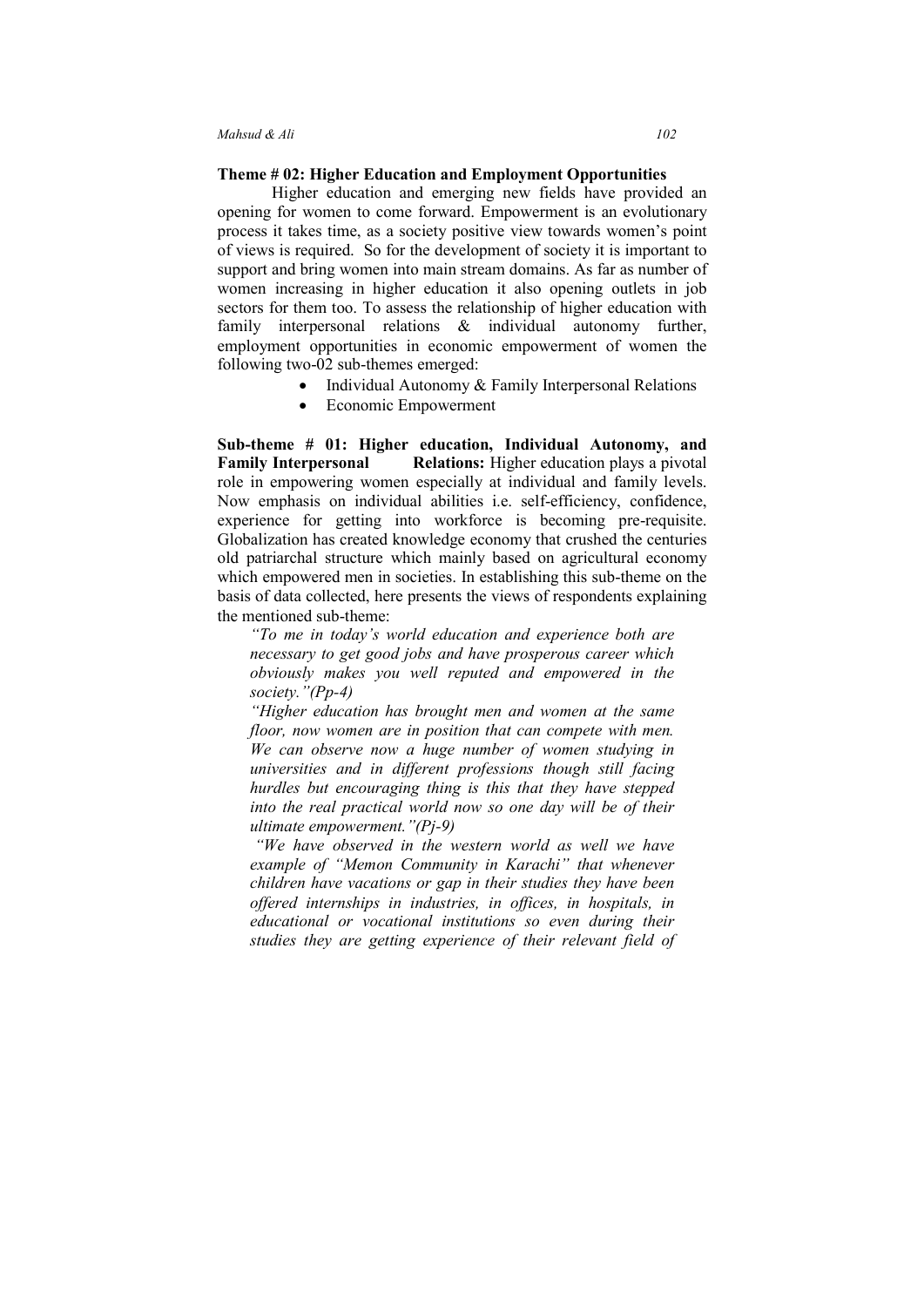*studies. So when they come to the job market, it enhances their career opportunities and growth in the field."(Pp field."(Pp-4)* 

No doubt in past, women's have been excluded from the practice of well-paid jobs and high status occupations because of the lacking of No doubt in past, women's have been excluded from the practice<br>of well-paid jobs and high status occupations because of the lacking of<br>appropriate skills and higher professional education. But scenario has been changed now as evident by following excerpts:

*"We can look to our female politicians they are highly educated working alongside with males and have honorable repute and status in the society, same examples can be found in many servicin servicing professions e.g. medical, judiciary, education, and forces etc. of successful empowered women in Pakistan who are proud of their families as well as for themselves." (PP-5) working alongside with males and have honorable d status in the society, same examples can be found in vicing professions e.g. medical, judiciary, education, setc. of successful empowered women in Pakistan proud of their* 

*"Now, their visibility is observable in different domains as well their jobs getting acceptability from society which is in their favor and will contribute in their strong standing in the society."(Pa domains wisibility is observable in different domains*<br>*domains their jobs getting acceptability from society which is their strong standing*<br>*favor and will contribute in their strong standing*<br>*society.*"*(Pa-22)* 

*"It's so illuminating that how access to knowledge and skill opportunities have been changing women's life in our society. Education is opening up their eyes and mind and enabling them to be get aware about their potentials and the expectations of the world around them."(Pa tion is opening up their eyes and mind and to be get aware about their potentials ations of the world around them."(Pa-26)* 

Again, it is the urban women who have benefitted from globalization more. The use of technology, YouTube has also played its part in educating women as there are many trainings and online tutorials for them. Also women are standing up for themselves and now scholarships also encourage women to apply for higher studies abroad. Influences of higher education on the individual and family level empowerment of women are illustrated as:

*"Women's higher education and then entry to workforce has ultimately brought decline in birthrates which has improved maternal health situation in Pakistan. If a woman has fewer children so we can assume that she can in a better way socialize her children and take care of her family in a more effective manner. An educated mother has more say in decisions related to children and family affairs. If women have contribution in family econ treated respectably by their families as well as society. Even in cities women are getting married by their own choice within family and out of family."(Pp family."(Pp-7) children so we can assume that she can in a better way socialize her children and take care of her family in a more effective manner. An educated mother has more say in decisions related to children and family affairs. If higher education and then entry to workforce*<br>*brought decline in birthrates which has imprealth situation in Pakistan. If a woman has*  $j$  we can assume that she can in a better<br>*pr* children and take care of her family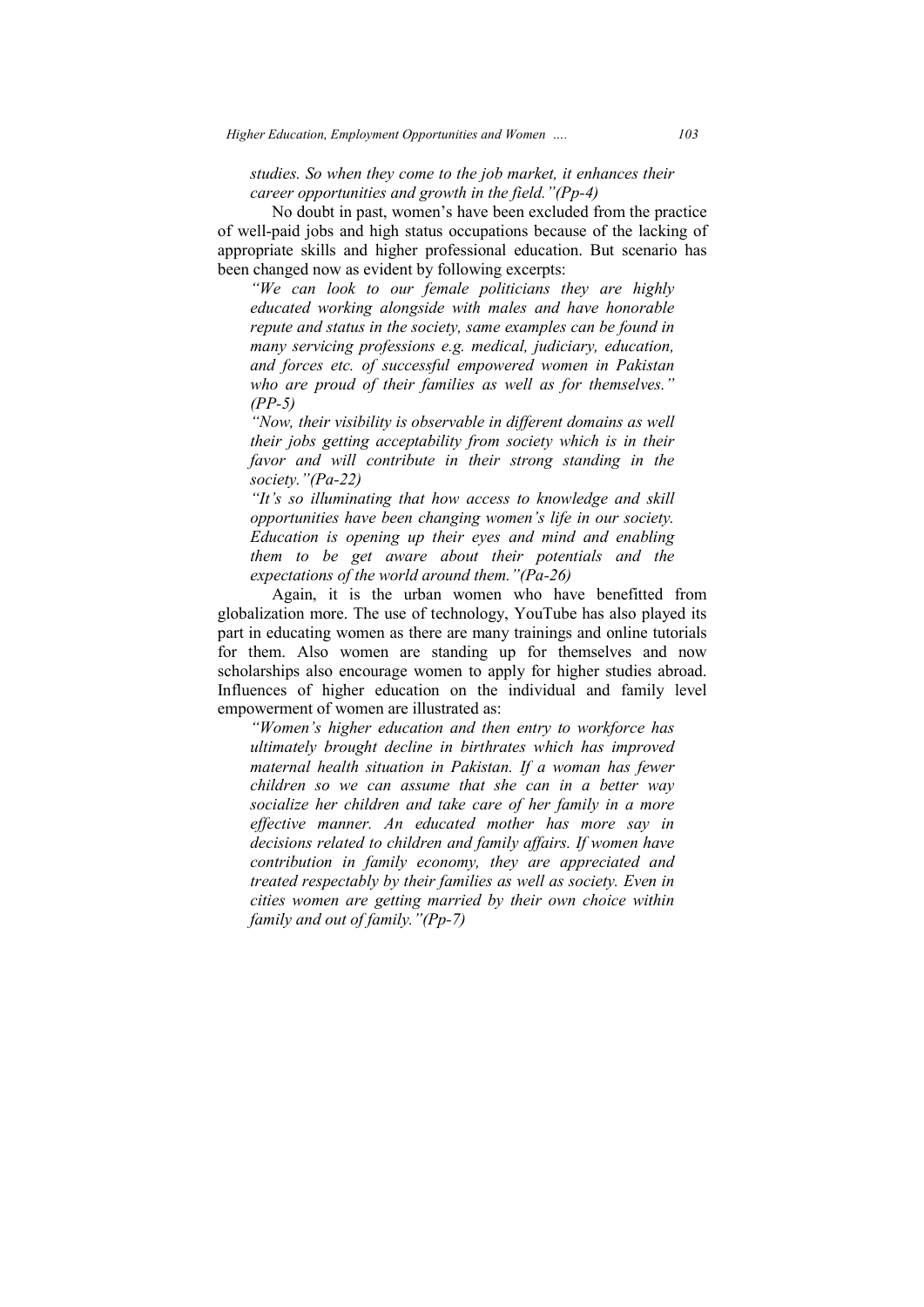*"If we look at the life expectancy women live long life as compare to men but still head of family is male so as women live long and stay longer than men so there is no issue if they lead family matters. In this scenario if we educate and skilled them they can more productively serve the family and society."(Pj-11)* 

*"But I do believe education and financial contribution from women towards their families is putting dent on our orthodox social systems. Recently one of my cousins who is an architect by profession got married and it's written in her "Nikah Nama/Marriage Contract" as a condition that she will peruse with her professional career after marriage. Such sort of examples are there now can be witnessed which is showing parents concern for their daughters professional education and career."(Pj-13)* 

*"So financial support of family is becoming responsibility of women and men even though they are earning are getting spare from this role of family. Family abandonment by males is a new dimension we are experiencing now particularly in our urban areas."(Pp-3)* 

Higher education itself a powerful tool of empowerment, and with specialization and self- efficiency now you can see women on high up positions i.e. director news and director current affaires are women in Pakistan Television-PTV, further examples illustrated as:

 *"But we have some examples from private media channels like owner of HUM TV channel is a female (sultana Siddiqui) or Mehreen Jabbar Pakistani film and TV director and producer or Sharmeen Obaid-Chinoy is a Pakistani journalist, filmmaker and activist so women can be good entrepreneurs with specialized educational skills."(Pj-12)* 

Globalization has increased the involvement of female and their access to labor force participation and this has been brought by female involvement in getting higher education. The increasing number of school, universities and other educational institutions can best be exemplified in this context as can view in following extracts:

*"In Pakistan, one can see enormous growth in the higher education institutions and centers across the country for females. Special scholarship programs have been initiated at Universities and HEC for providing opportunities of higher education to females. About 45% of total enrolment of 1.5 Million in Universities of public and private sectors are*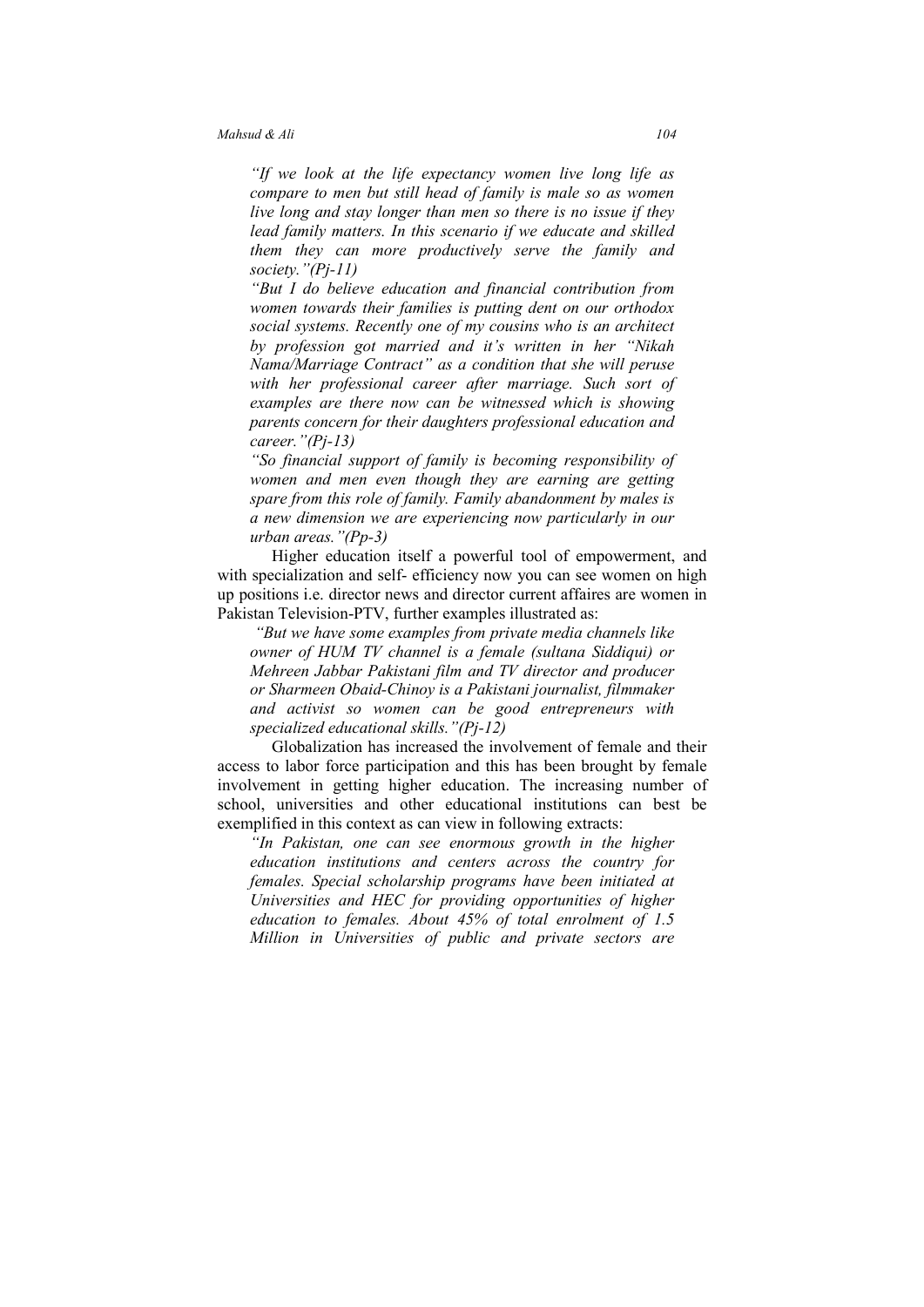*Higher Education, Employment Opportunities and Women ….* 

*females, which i is an encouraging trend. With access to higher education, the subsequent highly qualified females of society are empowered to play their role in socioeconomic development."(Pa development."(Pa-18) s an encouraging tr*<br> *ubsequent highly q*<br> *d* to play their<br> *a*-18)<br> *k* about women enve micro-financing

*"When we talk about women empowerment strategies in Pakistan, we have micro micro-financing institutions which provide loans for small business to women. So if women will be better educated they will run such home based businesses more effectively."(Pa effectively."(Pa-26)* 

It is very essential for the development of the country that women go hand by hand with men in all spheres of life.

Sub-theme # 02: Employment Opportunities and Economic **Empowerment:**  As far as the employment opportunities are concerned **Empowerment:** As far as the employment opportunities are concerned so yes we can say that shift from agriculture to industrial and servicing mode has created job opportunities for women as they are considered cheap labor so in many industries you can observe them.

*"In marketing sector you may find women visibility as well in many other service sectors too e.g. banking, media, communication, insurance etc. we are becoming more services sector oriented society as compare to technologically advanced or industrialist so wom increasing day by day. Though discrimination at workplace,*  maternity leaves, prolonged working hours and wage gap are the few modern time issues that women facing."(Pj-10) *the few modern time issues that women facing."(Pj rance etc. we are becoming more services*<br>*y as compare to technologically advanced*<br>women *participation in work force is through 105* 

*"Scenario is changing now; we have many women led organizations that are working excellently even if we compare ourselves with many other nations. Women are having great potential and because of their skills they are moving up day by day because if you give favor to someone it can't empower them sourselves with many other nations. Women are having great* potential and because of their skills they are moving up day by day because if you give favor to someone it can't empower them so they are struggling hard a *and position in the society."(Pa society."(Pa-22) technologically*<br>*technologically*<br>*technologically*<br>*technologically*<br>*technology though discrimination at waves, prolonged working hours and wage<br><i>dern time issues that women facing.* "*(Pj-1)*<br>*tis changing now; we h* 

Empowerment means your share in decision making and on enables women to impart their role in it. Presently, significant women's in various sectors is an indication of improving education enables women to impart their role in it. role of women's in various sectors is an indication of improving environment for women and their empowerment in Pakistani society. Globalization leads to introduction of new technologies and strategies to streamline women.

*"Ministry of IT through it programs including "Ignite's Digiskill Program", USF's program for bringing artisans <i>online and establishment of National Incubation Centers are*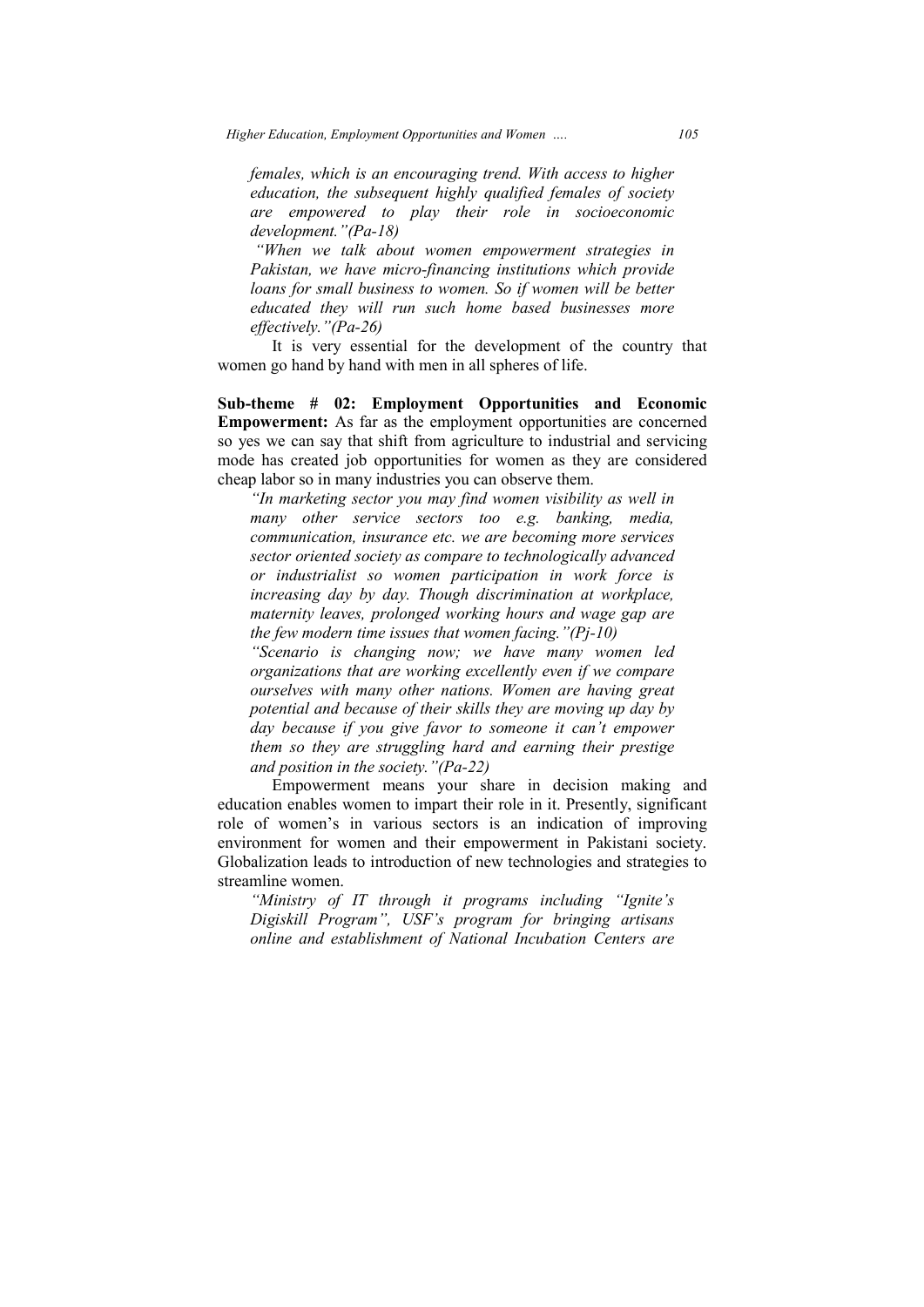*few initiative that are changing the face of entrepreneurship and helping our youth including majority of women to start their own business. The support includes mentoring, technical assistance and initial funding. These initiatives has encouraged corporate sector to jump in and now most of the NICs are supported by telecos across the country. After Islamabad, Lahore and Karachi now an incubation center was established recently in Quetta. Many women lead startups are hosted in these NICs throughout the country. (Pj-14)* 

*"They are employed to higher and prestigious positions in the society and involved in high level decision making."(Pa-18) "To me it's not necessary that if women get higher education they must have to do jobs even on the cost of their family life. So most important in the process of empowerment is inclusion in decision making at every level at different domains of life. Higher education enables women to decide when and where what is important for them i.e. family, job, or anything else."(Pa-24)* 

On the other side, education always brings prosperity to any nation; there is no doubt in it and higher education broadens up the horizon of employment opportunities eventually. In our patriarchal context, if a woman has higher education and job but she leave our normative lifestyle so this education and job can't be empower her in Pakistani society.

*"If we look into the economic scenario of Pakistan, economically women are not independent even if they doing jobs and earning even I am talking about the high-ups' women who are holding good positions and having high qualifications. So if women are not financially independent they can't be in position to make decisions about themselves or about anything else and you will always be remaining dependent and bounded."(Pp-2)* 

*"Statistics shows that increase rates of divorce and delaying marriages are now becoming emerging social issues of Pakistan linked with women's higher education and earning."(Pp-5)* 

*"Higher education intake of male and female is 80:20 and in jobs specifically at key positions there ratio is 99:01 in Pakistan. Women are struggling but there are certain hurdles for them to get empowered. In Pakistan, wealth distributed among men traditionally i.e. family assets so women*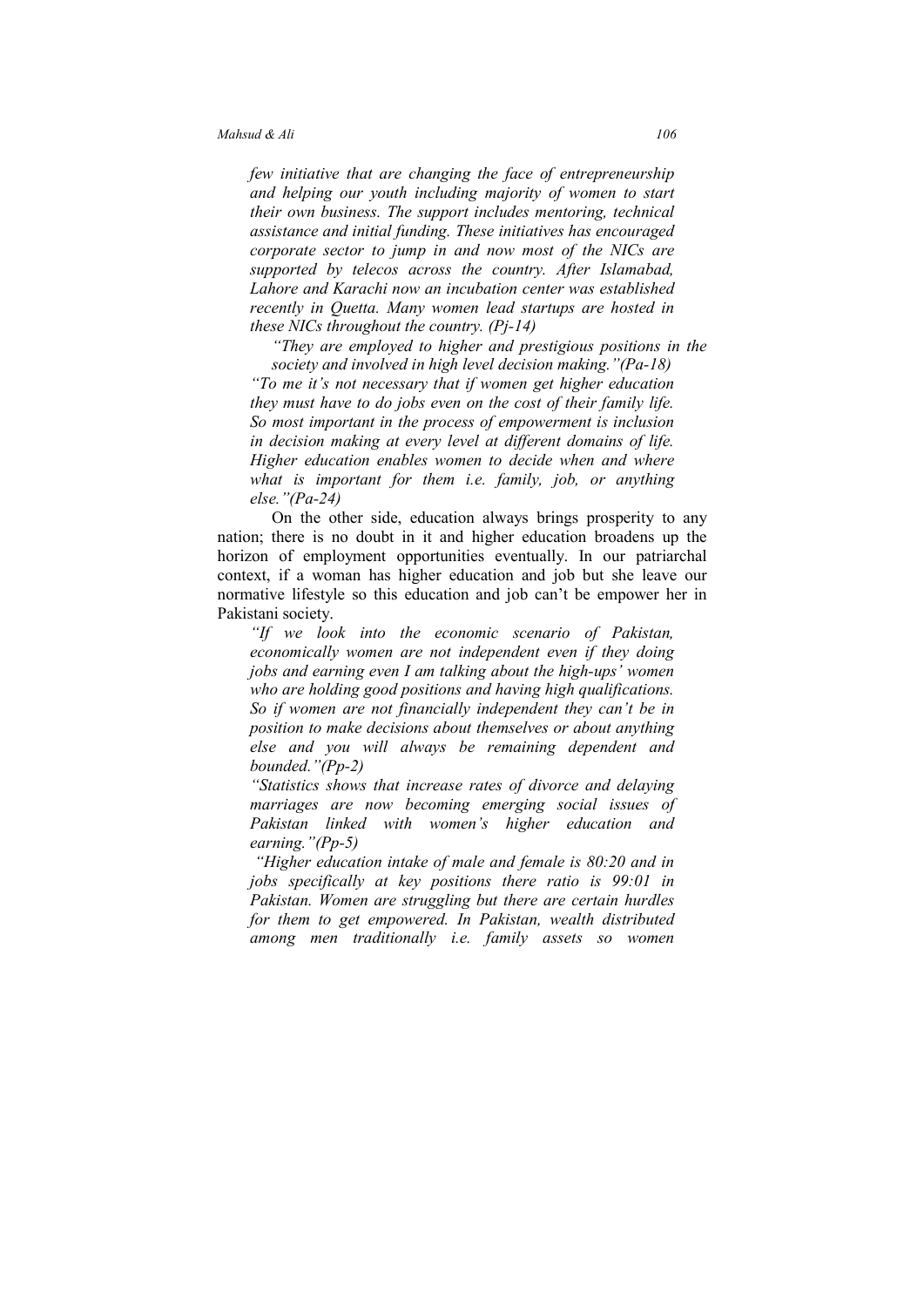*dependency is there irrespective if they are getting higher education and doing jobs."(Pj dependency jobs."(Pj-11)* 

*"No doubt education and employment opportunities for women can empower women but male dominance/ male chauvinism is there in our society which restricts women to be fully empowered even though they are having degrees and jobs. As well as there are pressures from family and i on taking decisions independently about themselves in our society."(Pp ciety."(Pp-13)*  male dominance/ male chauvinism is<br>*hich restricts women to be fully*<br>*hey are having degrees and jobs. As*<br>*is from family and in-laws for women is there irrespective if they are getting higher*<br>*cation and doing jobs.* "( $Pj-11$ )<br>*i* doubt education and employment opportunities for women<br>empower women but male dominance/ male chauvinism is<br>*is* in our society whi

*"this cliché sphere or free economy kind of thing, we talk of reduction of state's role which means that if the state has given everything to private this means they would cut the social side of , then there women could be the they would cut the social side of , the*<br>*victim of this globalization."(Pa-17) talk of thing, we talk of*<br>*ans that if the state has given*<br>*they would cut the subsidies* 

#### **Discussion**

The study under investigation was primarily focused on assessing influences of higher education and employment opportunities on women empowerment in Pakistan. Clearly, there is a significant relationship identified between higher education, employment opportunities, and women empowerment (Habib et al., 2019).An educated woman is more confident of her ability to mak voice an opinion, and more likely to insist on participating in family discussions and enter the workforce (Parvazian et al., 2017). Findings revealed that when a woman has economic empowerment, she becomes in a better position to control economic resources, voice over household decisions, and more self-reliant. She then has the potential to become a leader and change agent within her community and beyond (Tallburi, 2015). The study confirmed that highly educated women have more employment opportunities and enjoy a greater sense of autonomy and self-esteem. Beyond the immediate benefits for an individual woman to attend university education, the societal benefits of educating them may be one of the most important paths to sustainable development (Nadeem & Asif, 2018). identified between higher education, employment<br>and women empowerment (Habib et al., 2019).An<br>an is more confident of her ability to make a decision or loyment opportunities and enjoy a greater sense of autonomy and esteem. Beyond the immediate benefits for an individual woman to d university education, the societal benefits of educating them may ne of the most important ther *Falucation*, *Emphoyment Opportunities and Women* .... 107<br>dependency is there irrespective if they are getting higher<br>eluctation and doing jobs: "[9-11)<br> $\sim$  "No doubt education and employment opportunities for wome er investigation was primarily focused on igher education and employment opportunities to the Pakistan. Clearly, there is a significant between higher education, employment hen empowerment (Habib et al., 2019). An confiden

The findings illustrate that, women are becoming more prominent, yet increasing numbers, women are fighting longprejudices. Women still faces enormous pressure to conform to social norms - conforming to traditional roles within families poses as much of a barrier to access higher education and work opportunities as the stilltoo-thick glass ceiling at outer world (Akhter et al., 2016). Though women have made great strides in the corporate world in the last three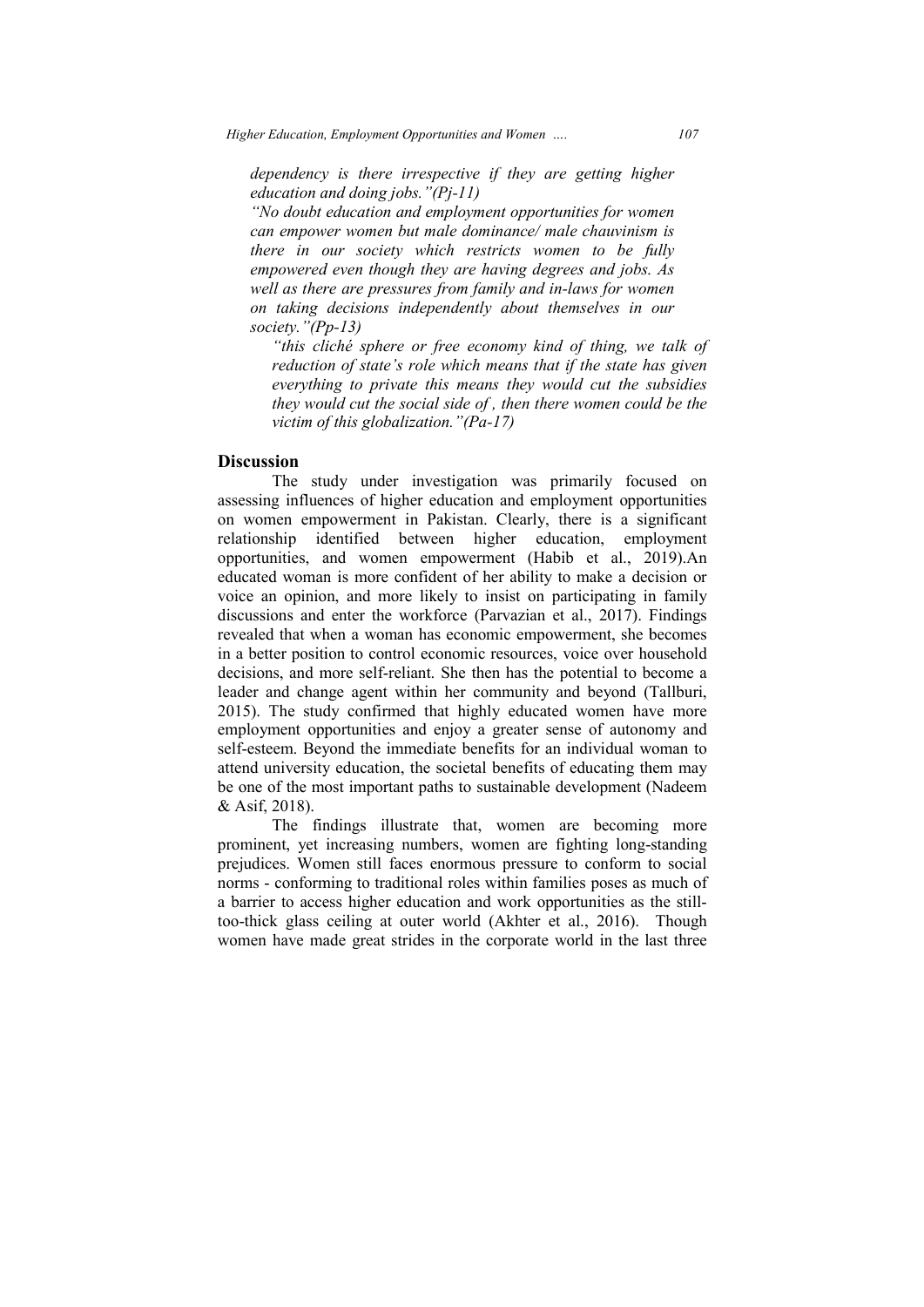decades, women from all income classes are still too often discouraged by family members from having careers that infringe too much on family life (Deb & Sen, 2016).

Previous literature evidences that educational skills, information and awareness via media, and political support of women's active participation in outer sphere have brought improvement in women's lives (OSCE, 2017; Yalala N, 2015; UN-Women, n.d.). Globalization yielding variant socio-politico and economic outcomes for people across the globe so is evident for women empowerment too in Pakistan. Global debate of sustainable development is emphasizing on gender inclusion in all spheres of life as it is not possible by letting down any of the stakeholders of society to grow and rise in today's world (Leire Pajin, 2014; "MDG-5",n.d.; Silvia Modig, 2018) same findings articulated in current study.

The findings about one of the objectives to assess women status revealed that there is considerable diversity in the status of women, support for women or raise voices for them are not same for the women of different classes and areas (ADB,2000; Isran,2012). Though, Islam gives respectable status to women and never declare female inferior to men (Rashid, 2013). Due to globalization we can witness not only in Pakistan but also in other parts of developing world that disparity among both genders is reduced and the condition of women in the family and society has improved in recent years (Suguna, 2011). Results further leads that they are playing their role in education, economy, in social fabric, politics, and in every domain of life very effectively, though facing difficulties but are determined. If we look at the women in Pakistani scenario there are certain changes in favor of women and equally there are things which are disservice for them. In present situation we can say women status is improving due to certain sociopolitical pressures from the outer world and the top most is economic pressure on families.

 The results related to research questions highlighted that globalization has affected women's development and empowerment in Pakistan. Empowerment only can come if women will be educated otherwise it will minimize employment opportunities for women in this era of mass globalization. We can see now, even to get education from abroad and going alone and travel internationally is acceptable for women in Pakistan same is for paid work opportunities. Study findings further confirms i.e. harassment at workplace, majority not in education, lack of opportunities, lack of equality, and glass ceiling etc. still there and women still have a long way to go. Globally, the situation is also the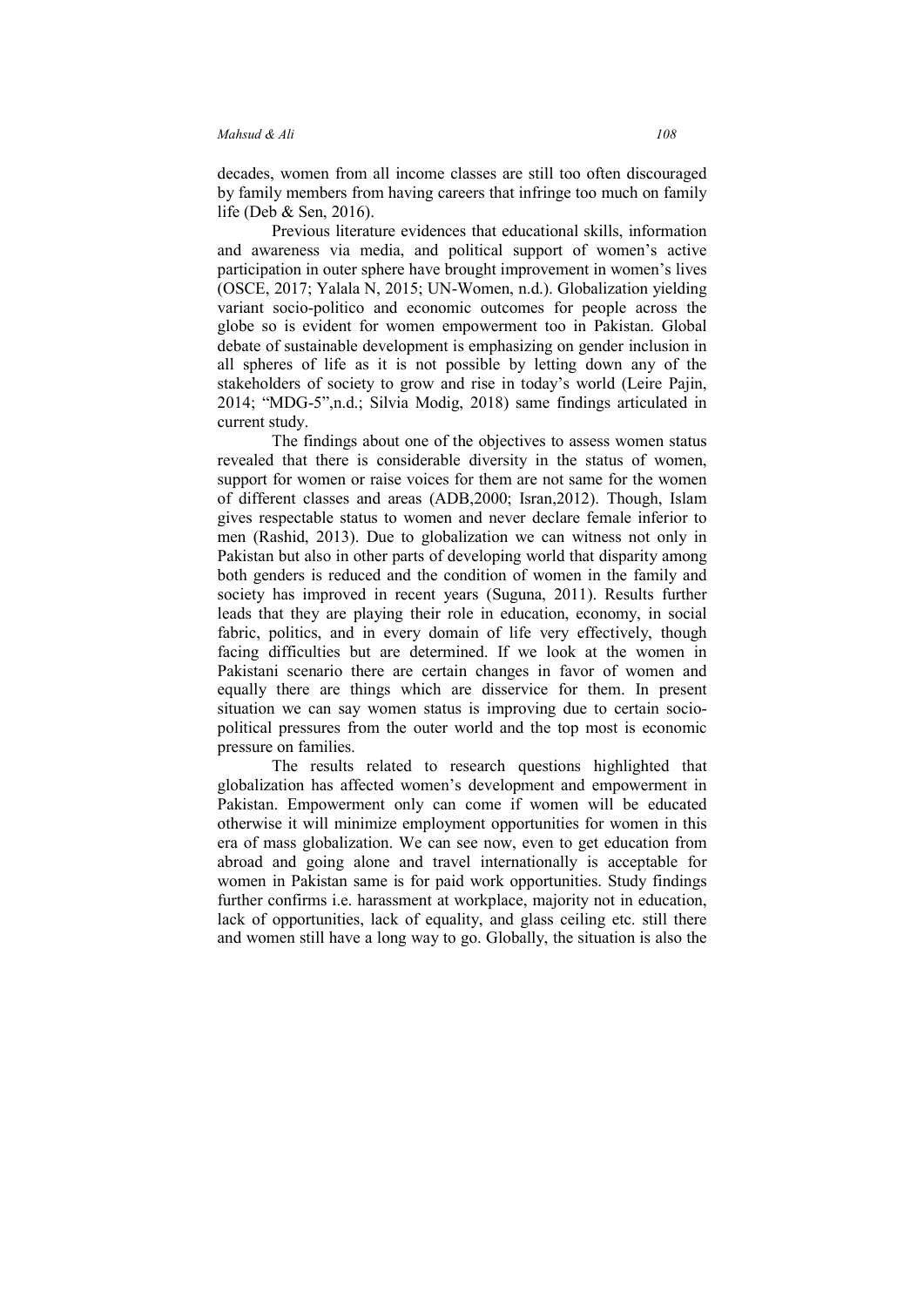same for women as 2.7 billion are legally restricted from having the same choice of jobs as men. Out of 189 economies which have been same choice of jobs as men. Out of 189 economies which have been assessed in 2018, economic scenario for women found very bleak (World Bank, 2018). However, services sector has opened up a window for women to come up with their potentials because before that doing job was a taboo for women in Pakistan. On employment of the females after acquiring higher qualification, the women are playing very effective role in the decision making at individual  $\&$  family level also improving their socio-economic conditions.

### **Conclusion**

The traditional roles of women in Pakistan have been changing and they are now entering into a new era of autonomy. Higher education gives understanding capability while employment enables to stand confidently and move upward in society. Our women become more rational beings now, more logical and practical as compare to traditionally perceive. Education and paid jobs are not only economically empowering women but also enhancing their social status and decision making powers. They are now more active in economic domain and trending the concept of women entrepreneurship in Paki Pakistan if family (i.e. father, husband, brother, and son) is supportive women then can only be fully empowered in any field of life yes education and paid jobs has its own contribution. Still our women are there in jobs and we talk a lot about it but they don't have spending power of their income, this is the aspect of empowerment that we are not still highlighted in our national debates about women emancipation. It is beyond any doubt that women play a significant role in development of society. History bears the testimony to the greatness of women as vibrant members of society. But, it is unfortunate that their efforts have not been given due recognition in society. In the name of various customs, rituals and practices, women are being deprived of the legitimate rights. This concern is not merely academic but is central to the process of emerging development in Pakistan. If we acknowledge their contribution it will not concern is not merely academic but is central to the process of emerging<br>development in Pakistan. If we acknowledge their contribution it will not<br>only empower women rather our families and societies will get empowered globally. uiring higher qualification, the women are playing very effective role<br>he decision making at individual & family level also improving their<br>io-economic conditions.<br>**nclusion**<br>The traditional roles of women in Pakistan have ety. History bears the testimony to the greatness of women as vibrant<br>mbers of society. But, it is unfortunate that their efforts have not been<br>m due recognition in society. In the name of various customs, rituals<br>practice our families obally. *109*  n as 2.7 billion are legally restricted from having the jobs as men. Out of 189 economies which have been over, services sector has opened up a window for up with their potentials because before that doing job women in Pak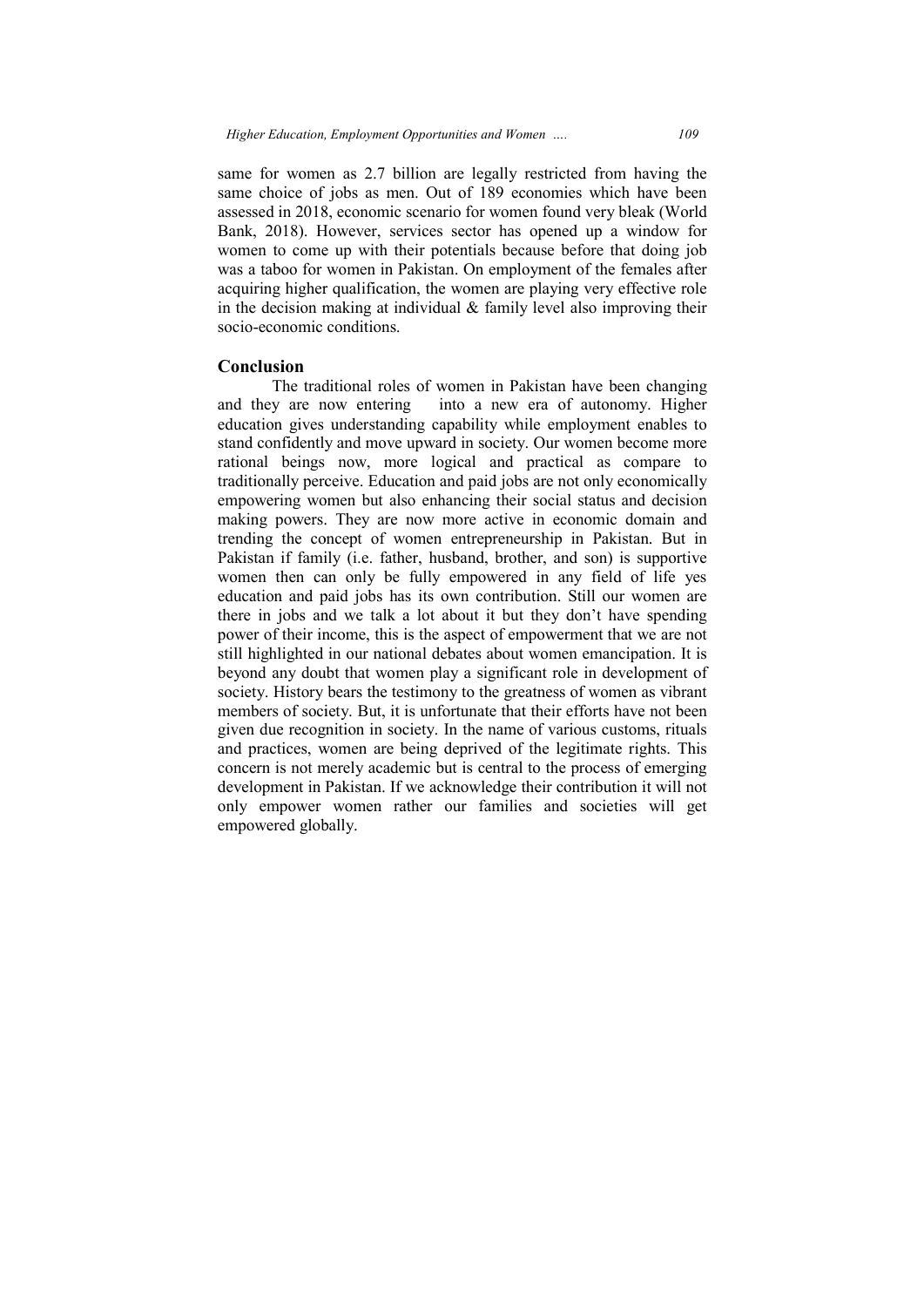### References

- Butale, Cheludo, (2015). *Globalization and its impact on women in developing countries.* Retrieved from https://www.iapss.org/2015/03/30/
- Butale, Cheludo, (2018). The gender effects of globalization in developing countries. https://www.researchgate.net/publication/329310457
- Christina Castellani, (2014). *Women's Empowerment- Economic and Social Participation in Africa, World Education*. Retrieved from https://www.worlded.org
- Cohen, J. E., Bloom, D. E., & Malin, M. B. (2006). *Educating All Children: A Global Agenda*. Cambridge, MA: The MIT Press.
- Kumar, D. & Sharma, M. (2014). *Globalization in India, IJIRT 100395*. International Journal of Innovative Research in Technology,*1*(5), 1- 10.ISSN: 2349-6002
- Deb, M. & Sen, S.(2016).Globalization and its impact on women in India: A review. *International Journal of Applied Research, 2*(7): 336-340
- Duflo, E. (2012). Women Empowerment and Economic Development. *Journal of Economic Literature, 50*(4), 1051-1079. Retrieved from http://dx.doi.org/10.1257/jel.50.4.1051.
- Elias, M. (2010). *Transforming Nature's Subsidy: Global Markets, McGill University*. Retrieved from http://www.collectionscanada.gc.ca/obj/thesescanada/vol2/QMM/TC QMM-94971.pdf.
- Ortiz-Ospina, E. & Tzvetkova, S. (2017). Working women: Key facts and trends in female labor force participation. *European Journal of Education, 52*(4), 414-420.
- Farooq, F., Yusop, Z., Chaudhry, I.S. & Iram, R.(2019). Assessing the impacts of globalization and gender parity on economic growth: empirical evidence from OIC countries. *Environmental Science and Pollution Research*, 27(7):6904-6917.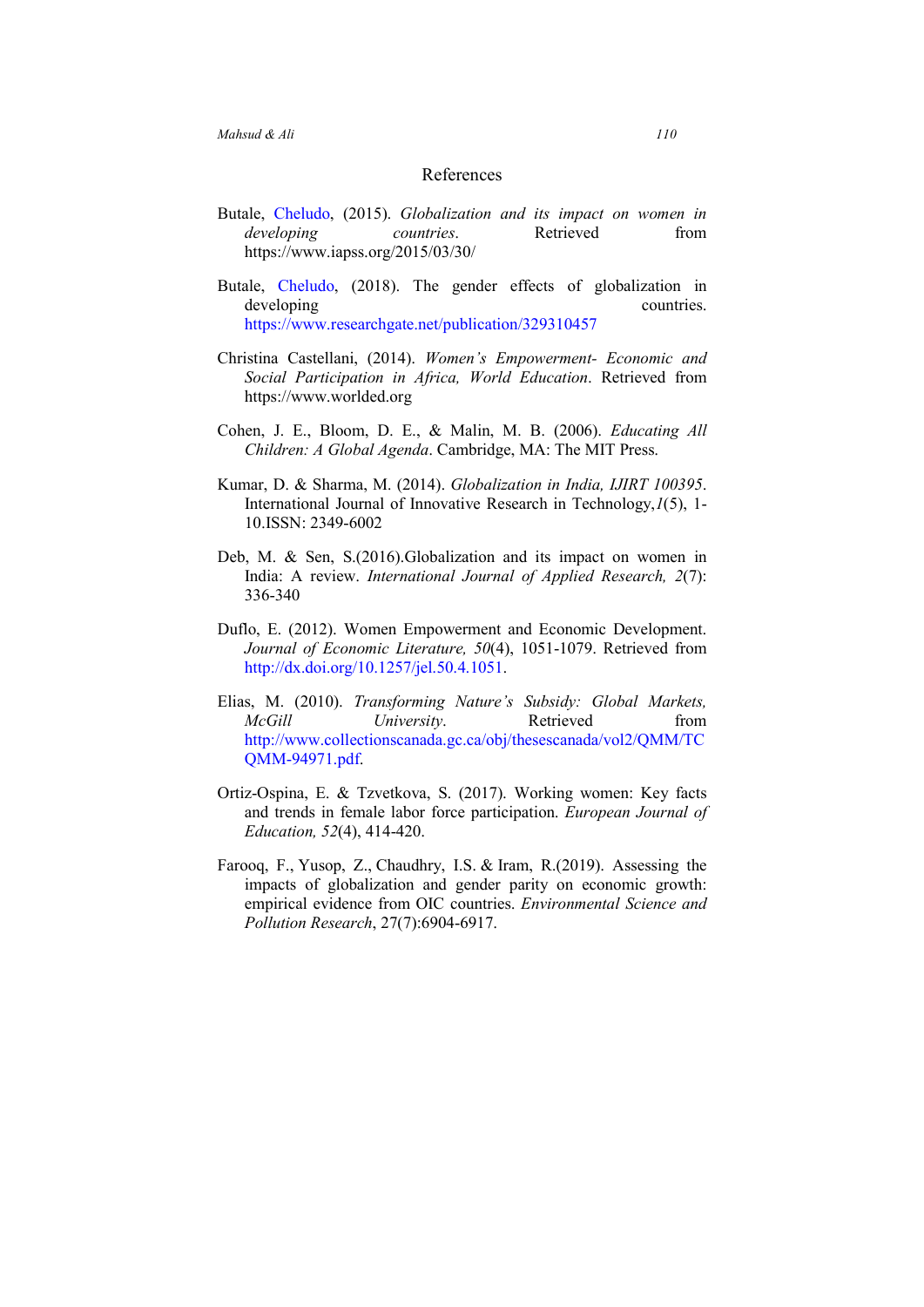- Habib, K., Shafiq, Shafiq, M., Afshan, G. & Qamar, F. (2019). Impact of Education and Employment on Women Empowerment. *European Online Journal of Natural and Social Sciences, 8(3), 62-74. ISSN* 1805-3602.
- King, E.M.& Mason, A.D. (2001). *Engendering Development: Through Gender Equality in Rights, Resources, and Voice*. Oxford & Washington, DC: Oxford University Press & World Bank.
- Klasen, S. &Silva, M.S. (2018). *Gender inequality as a barrier to*  economic growth: A review of the theoretical literature [Discussion Papers, No. 252]. Retrieved from https://ideas.repec.org/p/got/gotcrc/252.html
- Laurence Chandy and Brina Seidel, (2016). Is globalization's second *wave about to break?* https://www.brookings.edu/research/is-globalizations-second-waveabout-to-break/ Retrieved from
- about-to-break/<br>Nadeem, M.T. & Asif, F. (2018). A Study of the Perception of the Community regarding the
- Impact of University Education in Resolving Gender Issues.Journal of *Research and Reflections in Education, 12* (2), 188-203.
- Neumayer, Eric &De Soysa, Indra. (2010). Globalization and the mayer, Eric &De Soysa, Indra. (2010). Globalization and the Empowerment of Women: An Analysis of Spatial Dependence via Trade and Foreign Direct Investment. *World Development*, 39(7), Trade and Foreign Direct Investment. World Development, 39(7), 1065-1075. DOI: 10.1016/j.worlddev.2010.12.008. 1075.
- Ouedraogo, Rasmané Rasmané & Elodie Marlet. (2018).*Foreign Direct Investment and Women Empowerment: New Evidence on Developing Countries* . Retrieved from the state of the state of the state of the state of the state of the state of the state of the state of the state of the state of the state of the state of the state of the state of the state of the state of https://www.imf.org/en/Publications/WP/Issues/2018/01/26/Foreign https://www.imf.org/en/Publications/WP/Issues/2018/01/26/Foreign-Direct-Investment-and-Women-Empowerment-New-Evidence-on-Developing-Countries-45597
- Owens, T. L. (2017). Higher education in the sustainable development goals framework. *European Journal of Education*, 52(4), 414-420.
- Pakistan Economic Survey, (2015). *Pakistan Economic Survey-2014 2014-15*. Islamabad: Finance Ministry, Government of Pakistan. Retrieved from http://www.finance.gov.pk/survey\_1415.html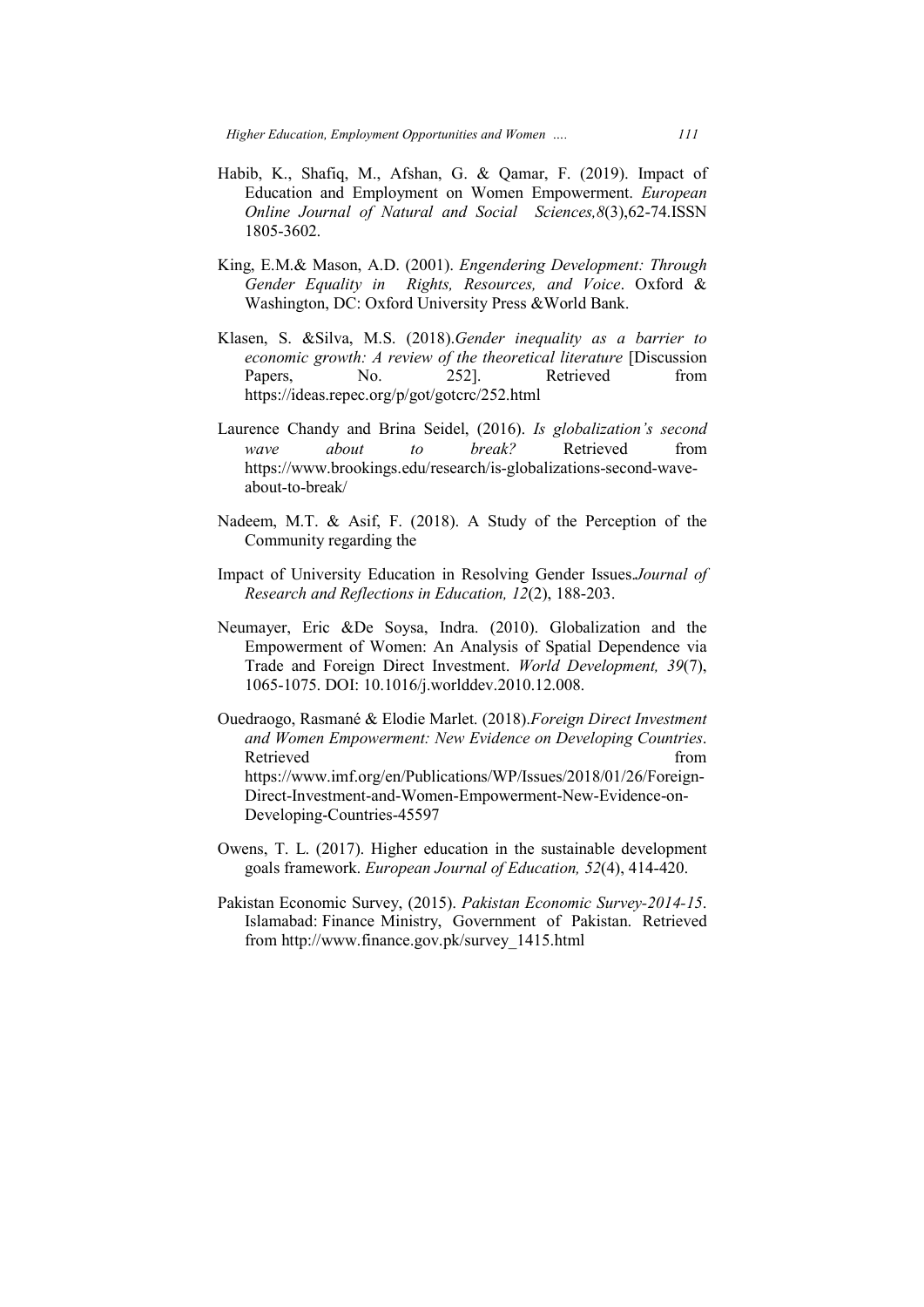- Kaur,P. (2018).Impact of globalization on women. *Global Journal of Commerce and Management Perspective, 7*(2),41-44.
- Sandeep, Talluri, S. (2015). Women's empowerment: Education as a tool for achieving equality. *Global Journal of Multidisciplinary Studies, 4*(9), 2348-0459.
- Seema, Jayachandran, (2015). The Roots of Gender Inequality in Developing Countries. *Annual Review of Economics, 7*,63-88. Retrieved from https://doi.org/10.1146/annurev-economics-080614- 115404
- Sen, A. (1999). *Development as Freedom*. New York: Alfred A. Knopf. Somayeh, Parvazian, Judith, Gill & Belinda,Chiera. (2017). Higher Education, Women, and Socio cultural Change: A Closer Look at the Statistics. *SAGE Open, 2017*, 1-12. Retrieved from https://doi.org/10.1177/2158244017700230
- Supp, B. (2009). *Quiet Revolution: Can Globalization Help Women out of Traditional Roles? Spiegel Online International*. Retrieved from http://www.spiegel.de/international Shah, S. (2016). *Women Empowerment*. Hon: Founder Dhanush Foundation.
- UNESCO. (2010). *Reaching the marginalized. Education for All Global Monitoring Report*. Paris, France: United Nations Educational, Scientific and Cultural Organization.
- UNFPA. (2014). *Gender Equality: Empowering Women*. Retrieved from http://www.unfpa.org/gender/empowerment.htm.
- UNIFEM. (2008). *Who Answers to Women: Gender and Accountability in Progress of the Worlds Women 2008/2009*. New York: United Nations Development Fund for Women.
- United Nations. (2004). *International Women's Day Women and HIV/AIDS.* Retrieved from http://www.un.org/womenwatch/feature/iwd/2004/
- Will Straw and Alex Glennie, (2012). *The third wave of globalization*. London: Institute for Public Policy Research.